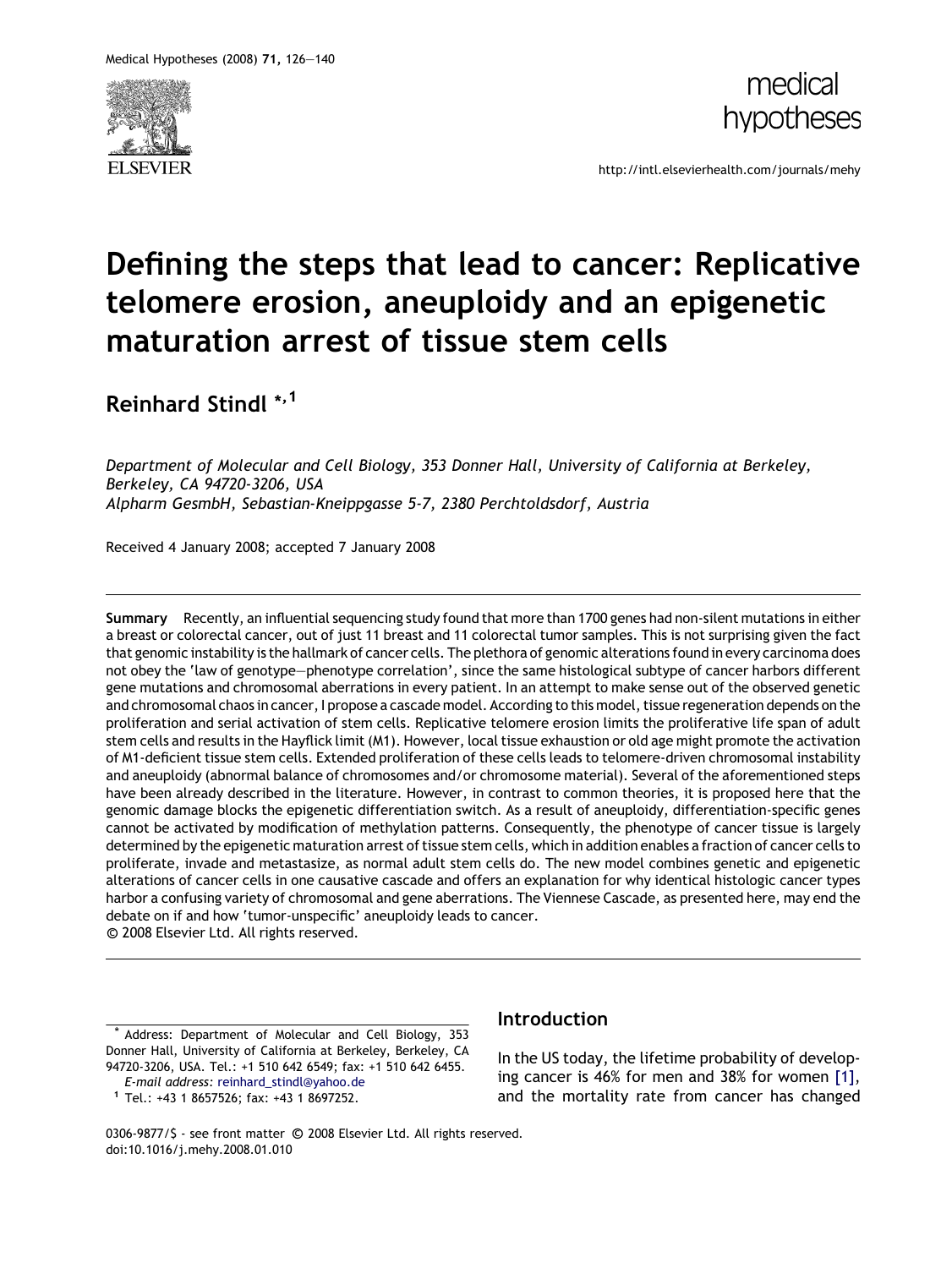very little over the past 50 years [\[2,3\].](#page-11-0) Carcinomas, malignant epithelial tumors, account for 80% of cancer-related deaths in the western world [\[4\]](#page-11-0). Therefore, the focus of this paper is on epithelial cancer that currently represents an 'epidemic' in the middle-aged and elderly population.

In the past, enthusiasm for tumor cytogenetics gradually faded due to a confusing plethora of chromosomal aberrations found in human cancers (reviewed in Ref. [\[5\]\)](#page-11-0). As a consequence, the cause of cellular transformation was thought to have a mutational basis. Ironically, molecular geneticists have been confronted with an even larger variety of 'cancer-causing' gene mutations [\[2,6\].](#page-11-0) This is not surprising given the fact that genomic instability is the hallmark of cancer cells [\[7,8\].](#page-11-0) Thousands of genomic alterations [\[9\]](#page-11-0) found in every cancer patient do not obey the 'law of genotype–phenotype correlation', since the same histological subtype of cancer harbors different mutations in every patient [\[10–12\]](#page-11-0). Tumor cell heterogeneity with no two individual cells harboring identical mutations [\[13\]](#page-11-0) has further impeded progress in the field of molecular genetics. The purpose of this article is to present a model in which the observed chaotic variety of chromosomal aberrations and gene mutations leads to similar histologic subtypes of cancers ([Fig. 1](#page-2-0)).

#### Historical background

In 1867, Cohnheim hypothesized that all tissues are renewed by cells in the blood stream [\[14\]](#page-11-0) and that cancer in adults develops from embryonic cells that are produced in excess and remain in fully mature organs [\[14\].](#page-11-0) In retrospect, both predictions are chillingly accurate. A large body of evidence now supports the idea that adult human stem cells circulate in the blood stream and participate in tissue regeneration of many, if not all, organs [\[15–17\]](#page-11-0); but the full extent of their regeneration potential is still unknown [\[18\].](#page-11-0) Following the classic 'initiation–promotion' experiments [\[19\]](#page-11-0), many cancers are considered a disease of stem cells, in which (cancer) stem cells renew (tumor) tissue [\[20\]](#page-11-0). The observation that only a minority of leukemia or tumor cells can initiate cancer [\[21,22\],](#page-11-0) and that these cells display many stem cell characteristics resurrected the 'cancer stem cell hypothesis' [\[23,24\]](#page-11-0), originally proposed in 1961 [\[25,26\].](#page-11-0) In the 1970s, Pierce suggested that cancers represent a maturation arrest of stem cells. He stated that all of the characteristics associated with malignancy are expressed during some stage of development, suggesting that the normal genome contains the information necessary for malignant expression [\[27\]](#page-11-0). Yet, certain characteristics of malignancy are clearly not physiological (e.g. anaphase bridges and atypical mitoses), but can be attributed to critically short telomeres and aneuploidy [\[28\]](#page-11-0). Aneuploidy usually means an abnormal number of chromosomes, deviating from euploidy. In recent literature, this term has expanded to include all unbalanced chromosomal aberrations, including both structural and numerical defects.

Almost 80 years ago, Mueller and McClintock proposed the concept of protective caps at the end of eukaryotic chromosomes [\[29\],](#page-11-0) called telomeres. In 1961, Hayflick reported an elegant experiment demonstrating that normal human cells are capable of a limited number of cell divisions [\[30\].](#page-11-0) Subsequently, Olovnikov suggested a biological explanation for this phenomenon, namely incomplete DNA replication [\[31,32\]](#page-11-0). It later became known as 'the end-replication problem of linear DNA molecules' [\[32\]](#page-11-0). Based on experimental findings, telomeres shorten every time a somatic cell divides, and subsequently limit the proliferation potential of normal human cells, constituting the so-called mitotic clock [\[33\]](#page-11-0). Once a telomere is critically short, it can no longer form the functional t-loop structure [\[34\]](#page-11-0). Human cell proliferation usually stops before telomeres reach this critically short length, a phenomenon called the Hayflick limit, replicative senescence, or M1. If cells are M1-deficient (e.g. via deregulation of the p53 and RB1 pathways), proliferation continues and short non-functional telomeres lead to chromosome end fusion and to breakage–fusion–bridge cycles during cell division [\[29\]](#page-11-0). This results in crisis-stage, which is characterized by chromosomal instability and aneuploidy ([Fig. 1](#page-2-0)) [\[35,36\].](#page-11-0) In vitro experiments with simian virus 40 (SV40) genes suggest that spontaneous telomerase expression may rescue some human cells from crisis by stabilizing the telomeres [\[37,38\]](#page-11-0). Thus elevated telomerase expression is thought to induce a state of cellular immortality.

In 1890, von Hansemann concluded that malignant tumor cells are defined by abnormal chromatin content [\[39\].](#page-11-0) More than 20 years later, Boveri suggested that tumors might arise as a consequence of abnormal segregation of chromosomes to daughter cells. He postulated that tumor growth is based on a particular, incorrect chromosome combination which is the cause of abnormal growth characteristics passed on to daughter cells [\[40,41\]](#page-12-0). Until quite recently, these ideas have received only limited attention, because the primary focus of cancer genetics has been mainly on the role of individual oncogenes and tumor suppressor genes [\[42,43\]](#page-12-0). A somewhat collective disappointment was that more than 40 years of cancer cytogenetic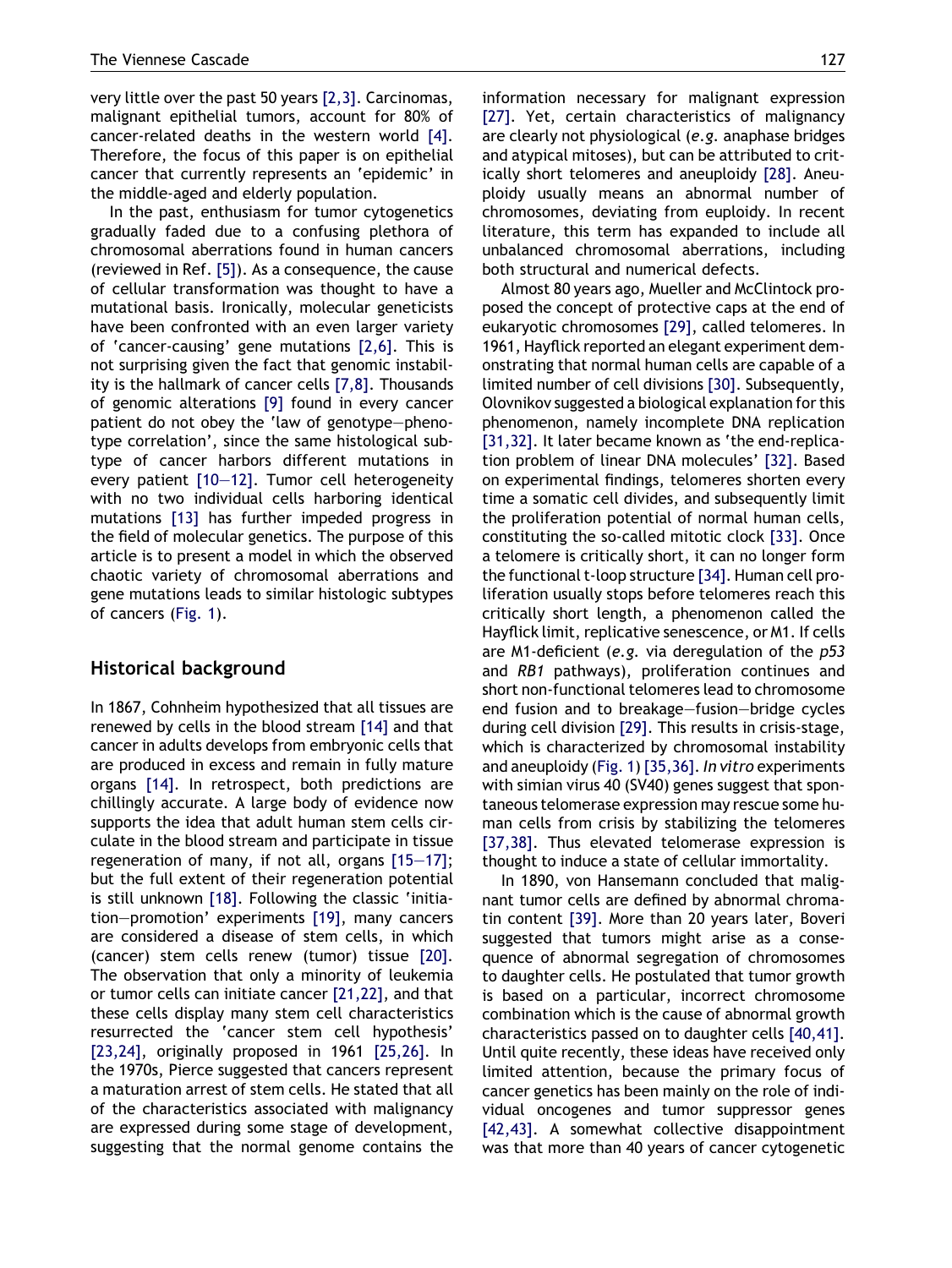<span id="page-2-0"></span>



research resulted in just a handful of tumor-specific chromosomal aberrations (reviewed in Ref. [\[5\]\)](#page-11-0). Among these findings, approximately 40% of published recurrent balanced aberrations were found to be biased [\[44\]](#page-12-0). A confusing combination of apparently meaningless abnormalities in numerous solid tumors were regarded as epiphenomena incurred during tumor progression [\[5\]](#page-11-0). Despite the fact that chromosomal instability is an early event in tumorigenesis [\[45,46\]](#page-12-0) and that there is abundant evidence of correlation between increasing aneuploidy and greater malignancy in tumors [\[47–49\].](#page-12-0) Indeed human adult stem cells, after acquiring aneuploidy in vitro, have been shown to transform spontaneously [\[50\]](#page-12-0).

Every normal somatic cell contains the same set of chromosomes and genes, yet the human body consists of hundreds of different cell types. Differentiation of distinct cell types requires transcriptional activation of differentiation-specific genes and the suppression of genes associated with the progenitor cell. Consequently, tissue-specific differentiation can be linked to epigenetic mechanisms. More than 20 years ago, patterns of genomic 5-methyl-cytosine levels in tissue were observed [\[51\].](#page-12-0) Since then, it has been clearly shown that DNA methylation represents a mechanism for the regulation of gene expression in vertebrates [\[52,53\].](#page-12-0) Demethylation of so-called 'CpG islands' in promoter regions occurs during differentiation and is a required step in the process of transcriptional activation [\[53–55\].](#page-12-0)

#### The author's quest

Duesberg proposed that the cancer phenotype is a direct consequence of aneuploidy changing the dosage of thousands of genes [\[56–58\].](#page-12-0) According to him, the phenotype is the result of a genotype–phenotype correlation, just as trisomy of chromosome 21 generates Down syndrome [\[56\].](#page-12-0) As a postdoctoral fellow in his laboratory (1999– 2002) I was skeptical about aneuploidy and its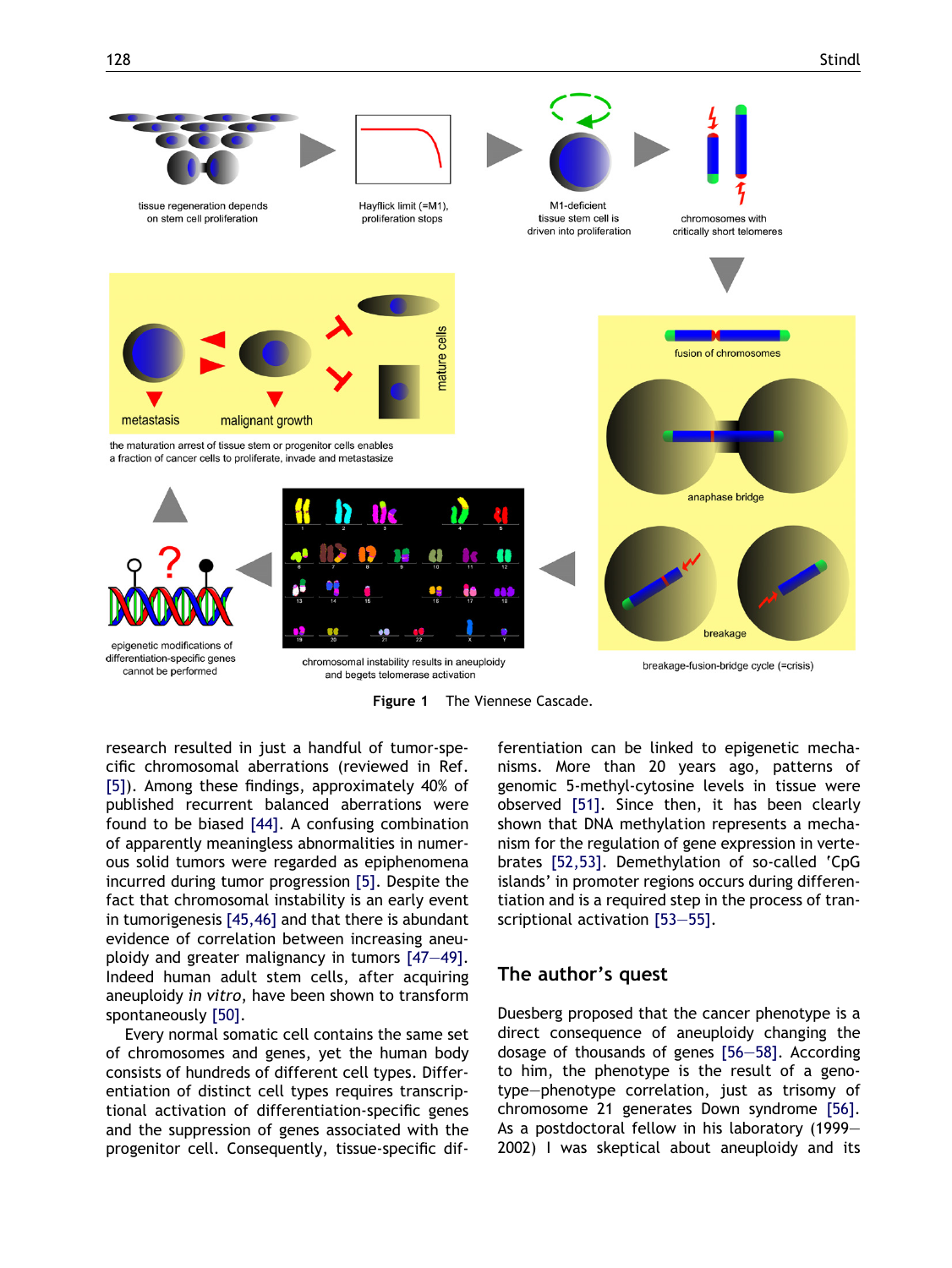<span id="page-3-0"></span>

Figure 2 Grossly different forms of chromosomal imbalance without any impact on the malignant phenotype: (A) A representative karyotype of the grossly aneuploid cell line HA1ER (=human embryonic kidney cells transfected with SV40 early region, hTERT and H-ras [\[64\]\)](#page-12-0), and (B) the pseudo-diploid subclone HA1ER-3 [\[59\].](#page-12-0) Both cell lines give rise to similar numbers of colonies in soft agar [\[59\]](#page-12-0) and result in indistinguishable phenotype and growth characteristics in vitro. Although this is a highly artificial setting, the same is true for in vivo cancer. Similar histologic subtypes of cancers exhibit different spectrum of genetic aberrations [\[11\].](#page-11-0) (Multicolor-FISH was performed according to the supplier's protocol (MetaSystems, Altlussheim, Germany)).

direct effect on the cancer phenotype (Fig. 2A and B) [\[43,59,60\]](#page-12-0). Aneuploidy is one of the most common properties of cancers [\[61\]](#page-12-0), but it has not been entirely clear whether it is essential for tumorigenesis or a coincidence due to oncogene deregulation [\[62\]](#page-12-0). In a milestone paper, Weinberg and colleagues claimed that three defined genetic elements (later four [\[63\]\)](#page-12-0) suffice to produce a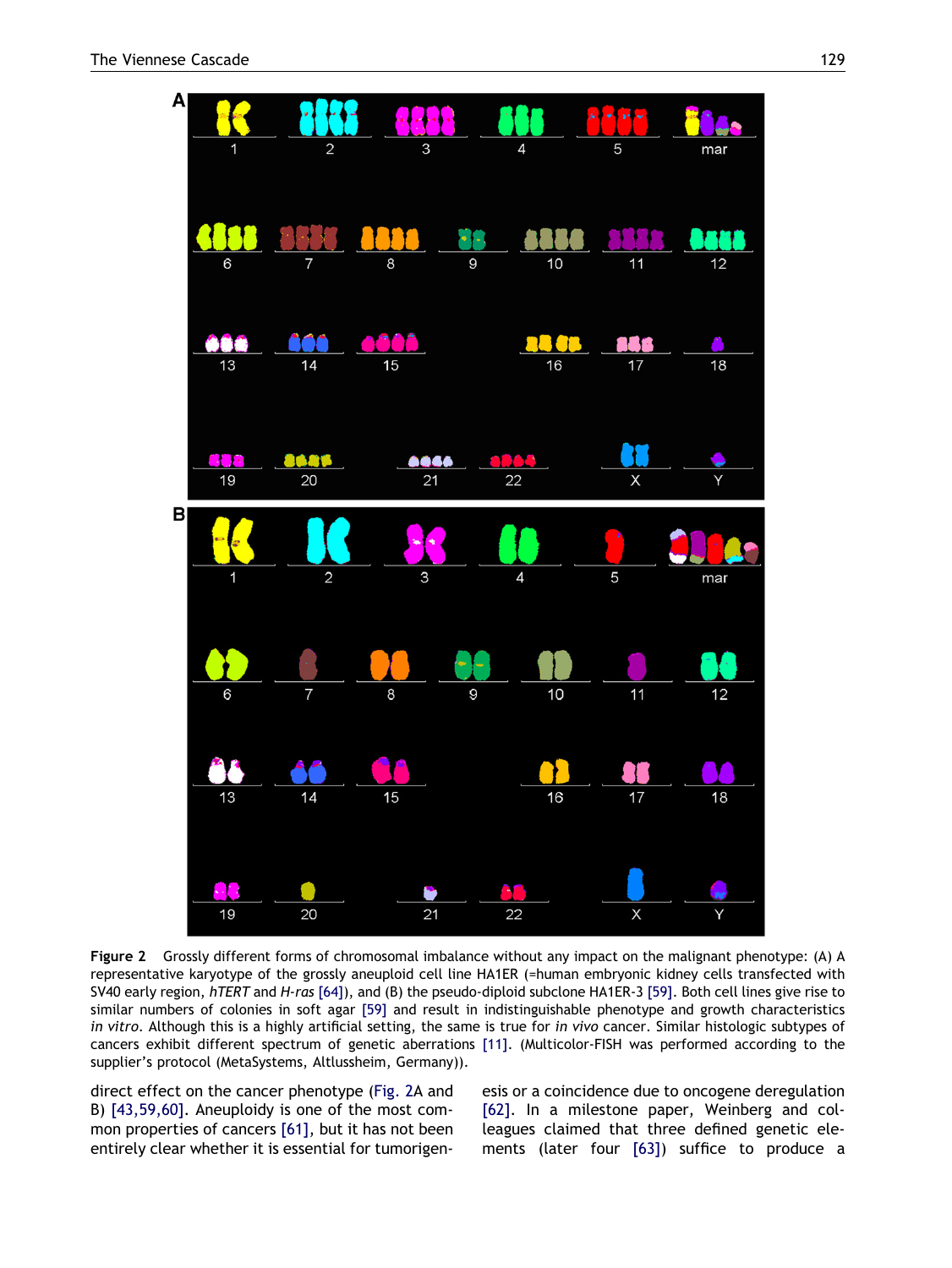human malignant tumor [\[59,64\]](#page-12-0), providing the ultimate support to the somatic mutation model. However, I received the supposedly diploid cells [\[59\]](#page-12-0) from Hahn in January 2001 and based on multicolor-FISH analysis I could not find one diploid cell in any of those after only 1 week in culture [\(Fig 2](#page-3-0)B) [\[60\]](#page-12-0). Identical chromosomal rearrangements were present in a large fraction (up to 89%) of the cells (my unpublished letter to Cancer Research), which cannot be explained by the ''outgrow of aneuploid variants'' (authors reply [\[60\]](#page-12-0)).

Ironically, large-T antigen, one of the 'defined genetic elements' inserted by the Weinberg group, has been known to induce chromosomal instability in human cells [\[38\].](#page-11-0) Several years ago, the Bacchetti group actually studied large-T antigen and chromosomal instability in the same embryonic kidney cells (HA1) [\[38\]](#page-11-0). Another blow to the 'defined genetic elements' model is that hyperproliferative tumors in transgenic mice (large-T antigen Tet on/ off system [\[65\]\)](#page-12-0) can only be switched off at an early stage. After several months of large-T antigen (TAg) activity, tumors became irreversible, although TAg expression was silenced. Most importantly, tumor cells were found to be polyploid [\[65\].](#page-12-0) However, a chromosome analysis was not undertaken in this study published in Science. The authors concluded that ''...cumulative changes occur...that prohibit reversal...The nature of these changes remains to be identified.'' [\[65\].](#page-12-0)

Beside the observation that carcinoma cells are always aneuploid (structurally and/or numerically), there are several other unresolved issues regarding the somatic gene mutation theory. Four of them are listed below:

- 1. As Duesberg pointed out in a letter to Science, viral promoters that are used in most current gene transfection experiments result in oncogene expression rates of up to 100 times stronger than cellular promoters [\[57\]](#page-12-0). Furthermore, the expression rate of a gene under the control of a viral promoter is stable and cannot be fine-tuned. Hence, the insertion of oncogenes with viral promoters and/or the cultivation of human cells might occasionally result in unexpected effects on carcinogenesis [\[66\],](#page-12-0) including induction of aneuploidy [\[43\]](#page-12-0).
- 2. Somatic gene mutations are thought to largely determine the phenotype and the behavior of cancer cells (genotype–phenotype correlation), but it has been found that tumors have diverse mutational profiles [\[10,67\]](#page-11-0). Thousands of mutations per cancer cell [\[9,62,68\]](#page-11-0) would make histopathology a hopeless endeavor; but this is not the case. Metastatic liver cancer in the lung

can be easily recognized by a histopathologist. Hepatocellular carcinoma cells almost always retain some characteristics of normal liver tissue. However 'transdifferentiation' should occur commonly, if the observed  $\sim$ 11,000 mutational hits [\[9,68\]](#page-11-0) per cancer cell have a direct effect on the cellular phenotype. Yet, precancerous epithelial tissue seemingly dedifferentiates, but it usually does not transdifferentiate.

- 3. Knudson's two-hit model is based on an inherited mutation or loss of a gene (RB1) causing a rare form of cancer [\[69\]](#page-12-0). However, cancer gene mutations in germ cells play only a marginal role in the genesis of common cancers [\[70\]](#page-12-0), and the vast majority of cancers are sporadic [\[70\].](#page-12-0) Yet, if mutations in a defined number of genes cause cancer, and if >1% of all human genes are cancer genes [\[2,6\]](#page-11-0), inherited forms of epithelial cancers (=carcinomas) should occur commonly in young adults. As has been pointed out by Duesberg, inherited mutations in cancer genes would reduce the number of additional mutational hits required and would significantly reduce the age of onset [\[56\]](#page-12-0). However, carcinomas display a characteristic age range with practically no cases arising in young people (Figure 11.1 of Ref. [\[4\]\)](#page-11-0).
- 4. Cancer incidence increases exponentially beyond the age of 40 [\(Fig. 3A](#page-9-0)), and this increase is caused almost exclusively by epithelial cancers. One out of every two men and one out of every three women develop cancer during their lifetime [\[1\].](#page-11-0) This is a remarkably efficient pathological mechanism, which is difficult to explain by the requirement of 4–5 collaborating mutations in a cell [\[4\]](#page-11-0) based on somatic mutation rates in normal cells [\[8\].](#page-11-0) Therefore a mutator phenotype was proposed [\[8\]](#page-11-0). However, what causes these highly elevated mutation rates in all carcinoma patients remains a mystery.

In an attempt to shed light on these unresolved issues, I present here a causative cascade. Most of the mechanisms in this cascade have been already associated with cancer progression in some way. Yet, the combination and series of events described here is unique and should be considered an important shift in thinking. The challenge was to explain how the (observed) chaotic variety of chromosome and gene aberrations [\[12\]](#page-11-0) can lead to identical cancer phenotypes.

# The Viennese Cascade

The human body undergoes an extensive process of tissue regeneration, replacing many billion cells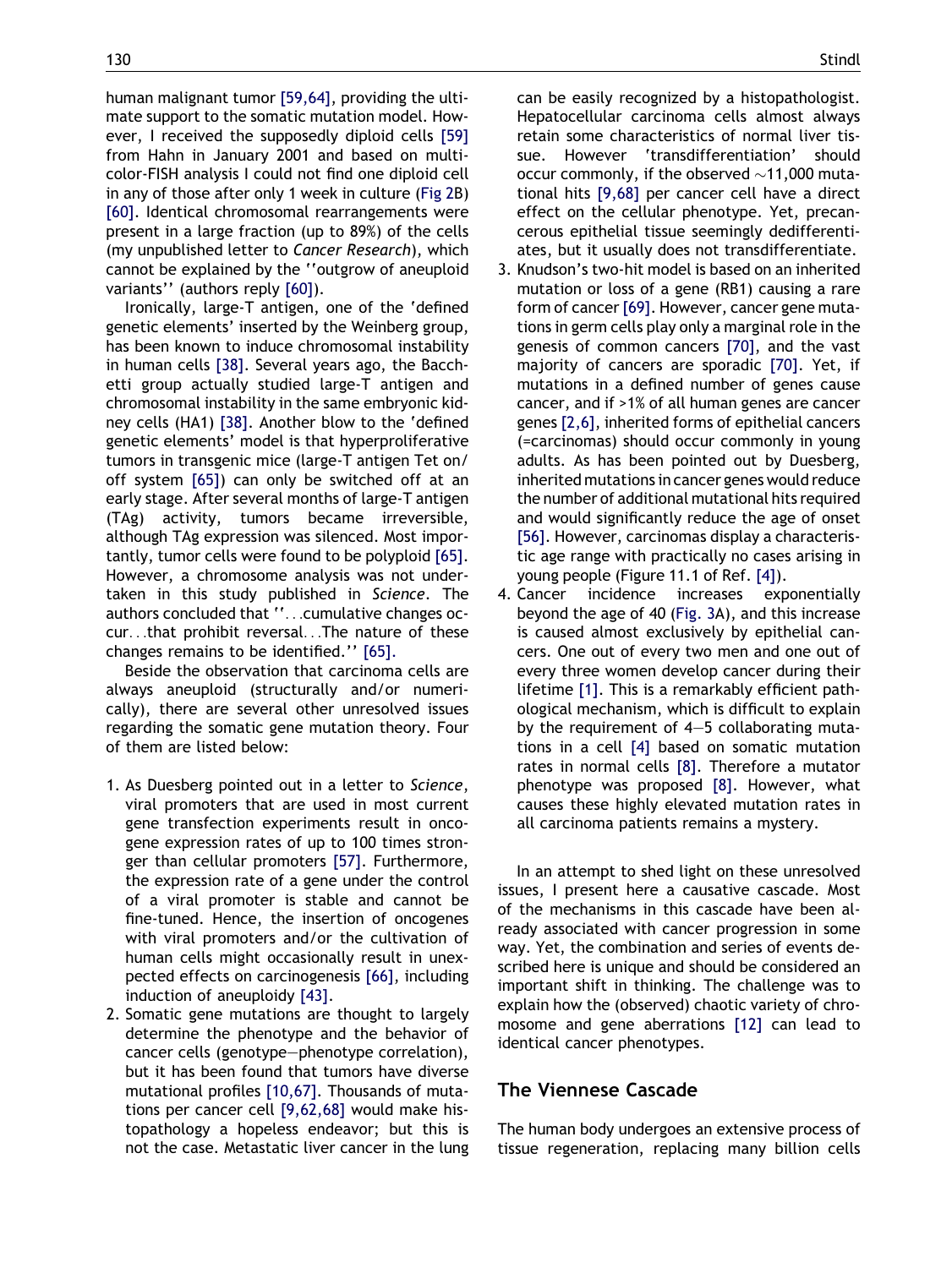each day. The task is accomplished by highly regulated proliferation [\[71\]](#page-12-0) and serial activation of tissue stem cells [\[72\].](#page-12-0) Senescent tissue stem cells are replenished by adult stem cells circulating in the bloodstream and residing in the bone marrow, and potentially other organs [\[73\].](#page-12-0) Exhaustion of replicative capacity and a limited supply of fresh stem cells may contribute to tissue aging [\[74\].](#page-12-0) Telomerase activity measured in adult stem cells is not sufficient to prevent telomere loss and suggests that cells with insufficient telomere length undergo senescence [\[74,75\].](#page-12-0) This situation is in stark contrast to embryonic stem cells that express high levels of telomerase, exhibit remarkable genomic stability, are capable of unlimited self-renewal, and are pluripotent [\[74\].](#page-12-0) Under physiological conditions, the differentiation potential of adult stem cells is much more limited [\[76\],](#page-12-0) being multipotent at most [\[71\]](#page-12-0). Consequently, cells give rise to one or multiple cell lineages of one particular tissue only [\[74,77,78\]](#page-12-0). Circulating adult stem cells are recruited to a specific organ and reside there as tissue stem cells. Subsequently, committed progenitors are derived from tissue stem cells.

It is proposed here that in the elderly, the number of adult stem cells is already limited, and deregulated tissue stem cells undergo proliferation. These cells are M1-deficient (e.g. have deregulated p53 and RB1 pathways) and continue to multiply beyond their limit [\[79\]](#page-12-0), causing critically short telomeres in proliferating progenitor cells. Subsequently, non-functional telomeres lead to chromosome fusion. During cell division, fused chromosomes eventually get pulled to opposite poles ([Fig. 1\)](#page-2-0), resulting in anaphase bridges [\[28\]](#page-11-0), and eventual chromosome breakage [\[80\].](#page-12-0) The process starts again with fusion of the broken parts (breakage–fusion–bridge cycle, [Fig. 1\)](#page-2-0). Breakage–fusion–bridge cycles lead to unbalanced translocations of chromosome fragments [\[28,81\]](#page-11-0). In addition, dysfunctional telomeres result in tetraploidization [\[82\]](#page-13-0) and losses of whole chromosomes [\[28\]](#page-11-0). These structural and numerical chromosome aberrations (=aneuploidy) affect the integrity, location, and copy number of hundreds or thousands of genes.

Cancer cells are often characterized by a hypermethylated state of gene promoters and a decreased global level of DNA methylation compared to normal cells [\[54,55,83,84\]](#page-12-0). Global hypomethylation seems to have no direct oncogenic effect [\[85\]](#page-13-0) and might simply be associated with proliferation state [\[86\].](#page-13-0) Promoter hypermethylation is thought to inactivate tumor suppressor genes; but it is not entirely clear why many gene promoters in cancer cells contain hypermethylated CpG islands (compared to their differentiated counterparts) [\[87\]](#page-13-0). The Viennese Cascade provides an explanation for aberrant methylation patterns found in most human cancers [\[88\].](#page-13-0) Based on the current view that the differentiation switch modifies expression patterns of several genes on many chromosomes [\[89\]](#page-13-0), it is proposed here that the intactness, correct location and correct copy number of differentiation-specific genes are critical. Hence, genetic damage caused by chromosomal instability may impair epigenetic modifications of differentiation-specific genes [\(Fig. 1](#page-2-0)). Due to extensive aneuploidy, the demethylation machinery cannot activate tissue-specific patterns of gene expression and the committed progenitor cell remains in its current differentiation state, resulting in epigenetic maturation arrest. Although my proposed mechanism focuses mainly on methylated DNA modifications, the perturbation of histone methylation/acetylation and other yet unknown epigenetic mechanisms that are involved in differentiation may also be causative.

Depending on the pattern and the extent of aneuploidy, immature cells might be blocked at different developmental stages, causing variable degrees of malignancy. Accordingly, it has been shown that increasing aneuploidy is mirrored by morphological dedifferentiation [\[90\]](#page-13-0). For example, advanced epithelial cancer is characterized by an immature phenotype and severe aneuploidy [\[47\]](#page-12-0). It is an essential part of the hypothesis that different aneuploidy/mutation patterns give rise to identical phenotypes, because differentiation depends on the epigenetic modification of differentiation genes, whereas alterations in all other genes would have no direct effect on the maturation arrest. Therefore, different patterns of chromosomal and gene aberrations that have been found in identical histologic subtypes of human tumors can lead to identical cancer phenotypes. In addition, a particular combination of genomic alterations may cause transformation of a particular tissue or cell type only, since differentiation-specific genes are tissue-specific [\[89\].](#page-13-0)

A critical step in the cascade involves telomerase reactivation. Increased telomerase activity stabilizes short telomeres, leading to decreased chromosomal instability in cancer cells [\[36\].](#page-11-0) It is tempting to suggest that the proliferation of stem cells with unstable chromosomes begets high levels of telomerase activity. Telomerase activation may represent an attempt to heal stem cells with unstable chromosomes. Chromosome healing has been described to be restricted to the embryonic development stages in maize [\[91\],](#page-13-0) which might explain why high levels of telomerase expression occur in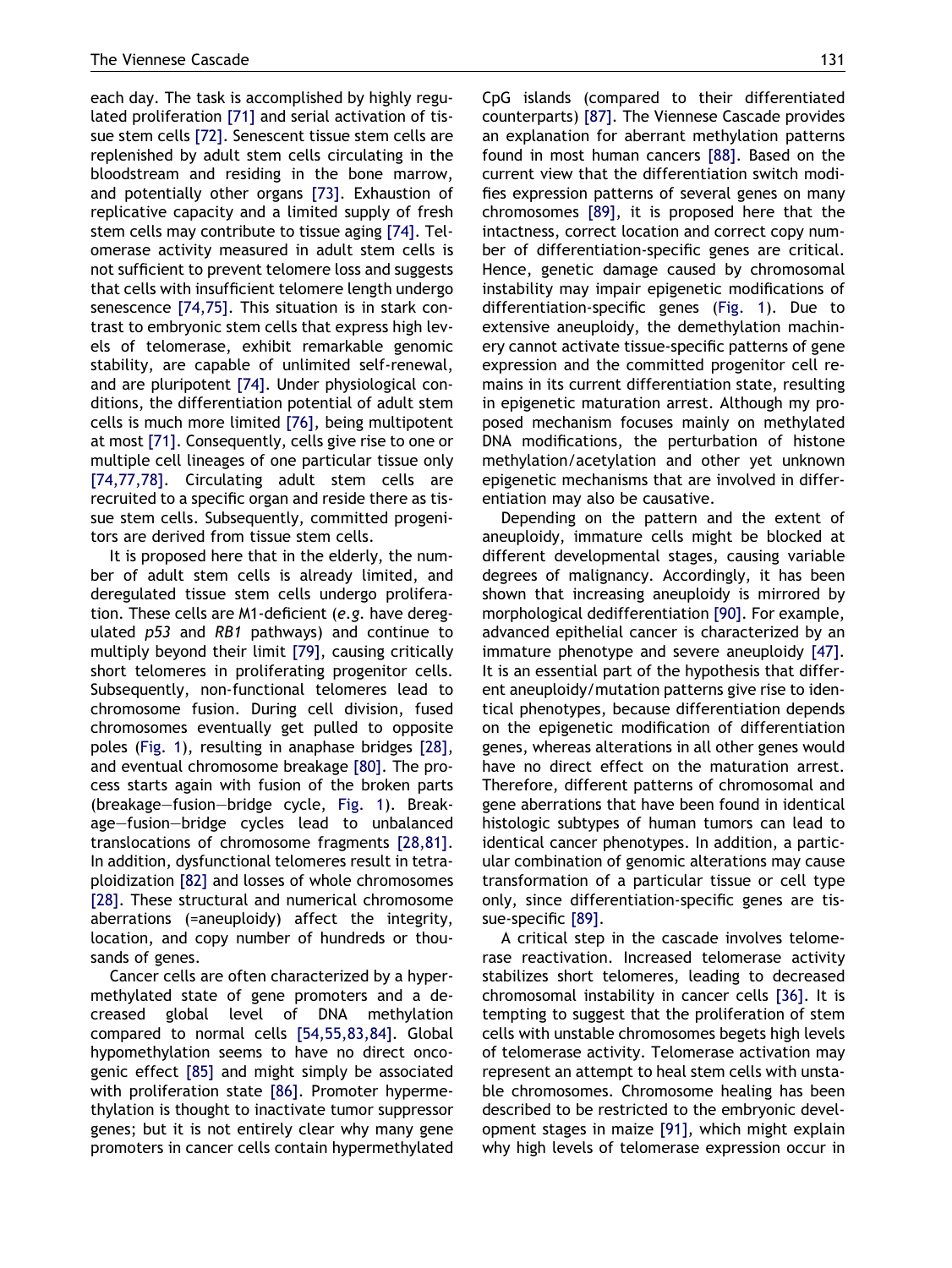'embryonic-like' cancer stem cells. Unfortunately, the rescue mechanism sometimes fails and produces immortal 'aneuploid monster cells'. Accordingly, clinical elevation of telomerase activity positively correlates with pathological stage and poor prognosis in many cancer patients [\[92\].](#page-13-0)

Metastases recapitulate the organization of their primary tumors [\[93\],](#page-13-0) and the probability of metastasis suggests that nongenetic mechanisms are involved [\[94\]](#page-13-0). My proposed model is not based on mutated metastasis genes [\[95\],](#page-13-0) since migration is inherent to normal adult stem cells [\[96\].](#page-13-0) Several studies have suggested that tumor cell migration and metastasis are a consequence of cancer stem cells responding to chemokines from other tissues [\[97–99\]](#page-13-0), as normal adult stem cells do [\[78,97,100\]](#page-12-0).

Despite the similarities between cancer stem cells and normal adult stem cells, there are three fundamental differences:

- 1. The progeny of cancer stem cells cannot fully differentiate. Although, in most cancers differentiation occurs in a fraction of cells and tumor tissue is characterized by a varying mixture of partly- and fully-differentiated cells with some characteristics of the tissue of origin. The lack of cellular differentiation is accompanied by cytological evidence of short telomeres, chromosomal instability and aneuploidy, including anaphase bridges and nuclear abnormalities.
- 2. Cancer progenitor cells usually do not respond to signals to stop proliferation. This might be a direct consequence of maturation arrest, or a consequence of tissue cells that continue to send regeneration signals (=lack of negative feedback due to the production of undifferentiated progeny). The role of oncogene activity and impaired intercellular communication might also play a role.
- 3. Cancer stem cells can migrate to and grow in the wrong organs, resulting in metastasis.

The metastatic potential of a tumor may depend on the nature of the maturation arrest, which itself is determined by the pattern and amount of genetic damage, as well as the tissue type. It has been proposed by others that tumors derived from early tissue stem cells have an increased tendency to metastasize, whereas a maturation arrest of committed progenitor cells may only result in local invasive growth [\[96\]](#page-13-0). According to my model, maturation arrest is neither 100% effective nor is it fixed, but rather is seen as a continuous dynamic state, where a fraction of cells is able to escape and differentiate.

#### **Discussion**

The Viennese Cascade combines genetic and epigenetic alterations of cancer cells in one causative cascade ([Fig. 1\)](#page-2-0) and offers an explanation for how different patterns of gene and chromosomal aberrations can lead to identical histologic phenotypes. Several steps in this cascade have already been investigated by numerous leaders in the field. Duesberg resurrected the aneuploidy-cancer-theory [\[57\]](#page-12-0), and subsequent papers dealt with the direct effect of aneuploidy on the cancer phenotype [\[101\]](#page-13-0). It has been recently proposed by Vogelstein and others that chromosomal instability (CIN) can initiate tumorigenesis [\[46,61\]](#page-12-0). DePinho developed a theory of carcinogenesis based on telomere erosion and chromosomal instability, in which transformation and metastasis are a consequence of additional gene-specific mutations [\[36\].](#page-11-0) DePinho's model does not include the cancer stem cell concept or the differentiation block. Pathak proposed that a telomere erosion/aneuploidy/transformation sequence occurs in tissue-specific stem cells [\[102,103\].](#page-13-0) However Pathak's theoretical work does not provide a mechanism to explain how aneuploidy leads to stem cell transformation, it does not include epigenetic aberrations, and metastasis is seen as a consequence of a series of genetic mutations and amplifications of telomeric DNA [\[103\].](#page-13-0) Matzke and coworkers showed that trisomy in plants can lead to increased DNA methylation in regulatory regions and hypothesized that aneuploidy predisposes DNA to epigenetic modifications [\[104\]](#page-13-0). Yet, the Viennese Cascade proposes that aneuploidy results in aberrant methylation patterns because epigenetic modifications that are essential for normal tissue differentiation cannot be performed.

Supporters of the somatic mutation cancer theory might argue that there is no need for an alternative model. However, the facts remain that the age-adjusted cancer mortality rate has remained relatively stable in the last half century and we have yet to fulfill the expectations for a new era of molecularlybased cancer research and therapy [\[2\]](#page-11-0). Indeed, the utility of any individual gene therapeutic approach may be negligible in light of the ever-growing perplexing diversity of cancer-causing gene mutations [\[12\].](#page-11-0) The fact that every tumor harbors its own unique set of cancer gene mutations [\[10,12\]](#page-11-0) is a staggering scenario for molecular geneticists. Currently, there are 23,544 somatic mutations reported in  $\sim$ 2000 original publications with respect to the p53 tumor suppressor gene alone [\(http://](http://www-p53.iarc.fr/Statistics.html) [www-p53.iarc.fr/Statistics.html](http://www-p53.iarc.fr/Statistics.html)). A recent sequencing study, lead by Vogelstein, found that 1718 genes,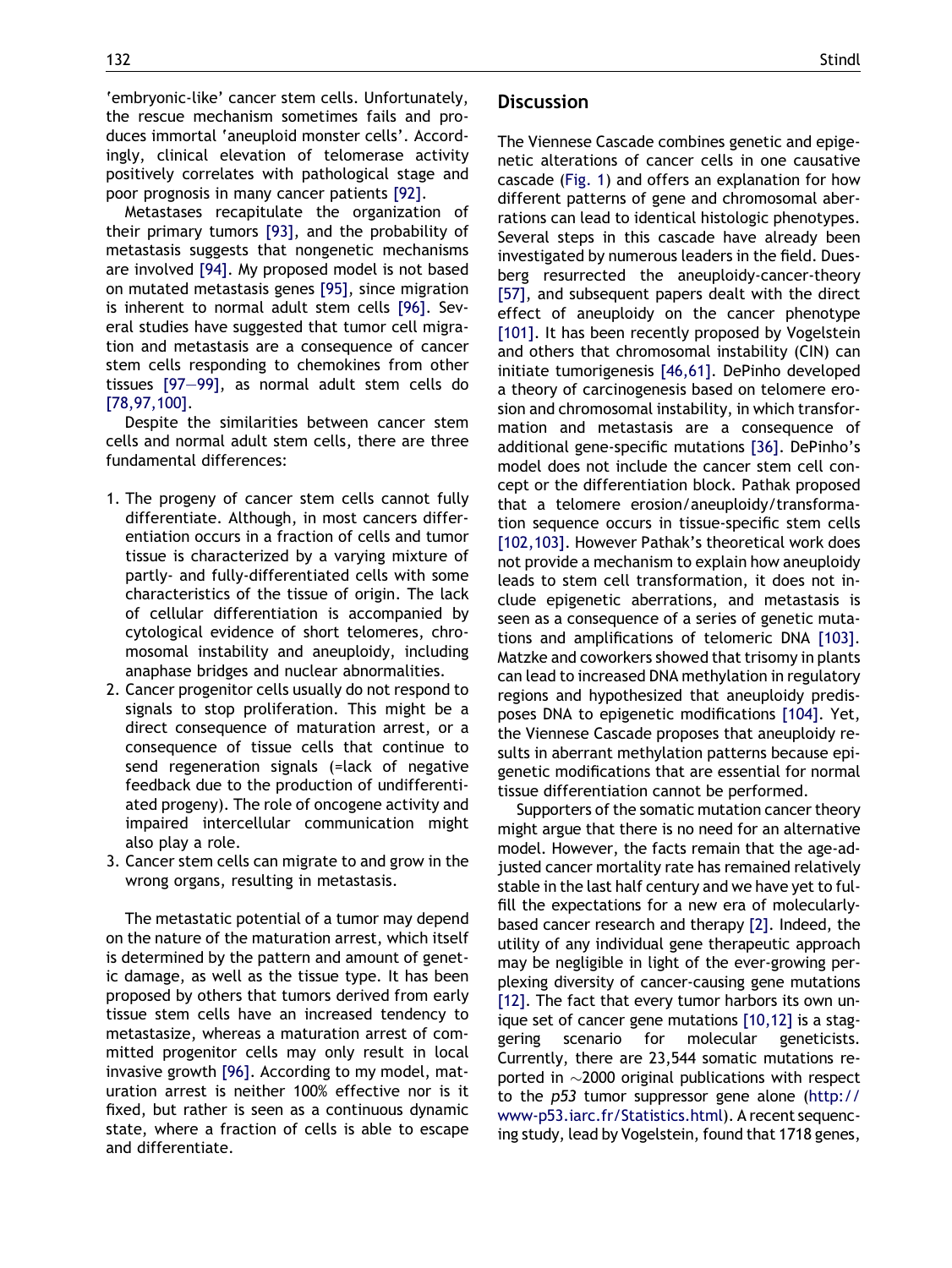representing 9.4% of all known coding genes in the human genome, had at least one non-silent mutation in either a breast or colorectal cancer (out of 11 breast and 11 colorectal tumor samples). On average, the number of non-silent gene mutations per tumor was shown to be between 77 and 101 [\[12\]](#page-11-0). Accordingly, the authors concluded that the genomic landscapes of (breast and colorectal) cancers are composed of a handful of commonly mutated gene ''mountains'' and a much larger number of gene ''hills'' that are mutated at low frequency. The Viennese Cascade should be considered an important shift in thinking as it can explain how this staggering variety of ''hills'', representing different chromosome and gene aberration patterns, results in identical cancer phenotypes.

The current scientific knowledge of carcinogenesis is extensive, and any new theories must explain experimental results and cancer-related phenomena better than the current somatic gene mutation model does. This is outlined in the following sections.

#### Oncogenes and tumor suppressor genes

The role of somatic gene mutation in carcinogenesis is a subject of debate [\[62\].](#page-12-0) Oncogenes are usually activated by gene mutations, gene amplifications or balanced chromosomal aberrations. Tumor suppressor genes are deactivated by gene mutations or unbalanced chromosomal aberrations such as deletions (loss of heterozygosity). In a recent issue of PNAS, the article by Feng et al. [\[105\]](#page-13-0) provides compelling evidence that tumor suppressors, like p53, remain structurally intact but decline in functional activities during aging. Hence, it is tempting to suggest that nonmutational declines in tumor suppressor functions might be intrinsic to adult stem cells at old age. It has been shown that normal human mammary epithelial cells spontaneously escape senescence and acquire genomic changes [\[79\]](#page-12-0). Indeed, the prevailing characteristic of epithelial carcinogenesis is chromosomal instability [\[106\]](#page-13-0). In accordance with the Viennese Cascade, the aberrant activity of oncogenes and tumor suppressor genes might either increase the proliferation rate of a particular tissue or the proliferation potential of a particular stem cell (by inactivating M1), and eventually drive stem cells into telomere crisis. However, most of the gene mutations found in human tumors [\[12\]](#page-11-0) might be a consequence of increased proliferation rates and decreased repair activity in transcriptional silent genes [\[107\].](#page-13-0) It has been proposed that gene mutations in somatic cells would preferentially occur in already highly methylated regions [\[107\].](#page-13-0)

#### Benign tumors  $-$  a different entity

According to the somatic gene mutation model, every benign tumor represents an early stage of cancer, since those cells already harbor proliferation-inducing mutations. Several cycles of proliferation and selection should increase the occurrence of malignant cell formation. However, this is not the case, and many types of benign tumors never undergo malignant transformation.

Benign adult tumor cells are characterized by diploid or near-diploid karyotypes [\[48\]](#page-12-0), intact replicative limits (M1) [\[108\]](#page-13-0) and functional telomeres [\[35\]](#page-11-0). Telomerase activity is absent or low in benign adult tumors [\[109,110\].](#page-13-0) Benign tumor cells are capable of differentiation, do not grow invasively, do not metastasize and do not show any signs of chromosomal instability (e.g. anaphase bridges or nuclear anomalies) [\[35\].](#page-11-0) This type of benign tumor rarely transforms into malignant cancer. Accordingly, early human colon adenomas are diploid [\[111\]](#page-13-0) and the large majority of polyps never become malignant. Dysplastic lesions are another group of putative benign tumors, which represent the initial stage of premalignant growth. Aneuploidy has been reported in dysplastic lesions [\[112–114\],](#page-13-0) and cells display variability in nuclear size and shape, increased nucleus-to-cytoplasm size ratio, increased mitotic activity, and lack of the cytoplasmic features associated with differentiation. Furthermore, the relative numbers of the variety of cell types seen in normal tissue are no longer observed [\[4\]](#page-11-0). Cells of dysplastic lesions and carcinoma in situ do not penetrate the basement membrane. Interestingly, the level of dysplasia correlates directly with polyp size [\[115\]](#page-13-0). Dysplastic adenomas of the colon are not clonal [\[116,117\]](#page-13-0) and greater genetic clonal diversity is associated with higher risks for transformation [\[118,119\].](#page-13-0) In accordance with my model, advanced chromosomal instability produces cells with a variety of aneuploidy patterns, increasing the probability of maturation arrest.

It is known that the heterogeneity characteristic of early colon carcinomas is lost in late-stage cancer [\[120\],](#page-14-0) which in my view is suggestive of the emergence of an immortal clone with active telomerase. In conclusion, benign tumors are the local result of excessive proliferation of diploid, mortal stem cells, whereas dysplasia and carcinoma in situ represent initial growths of M1-deficient, aneuploid stem cells.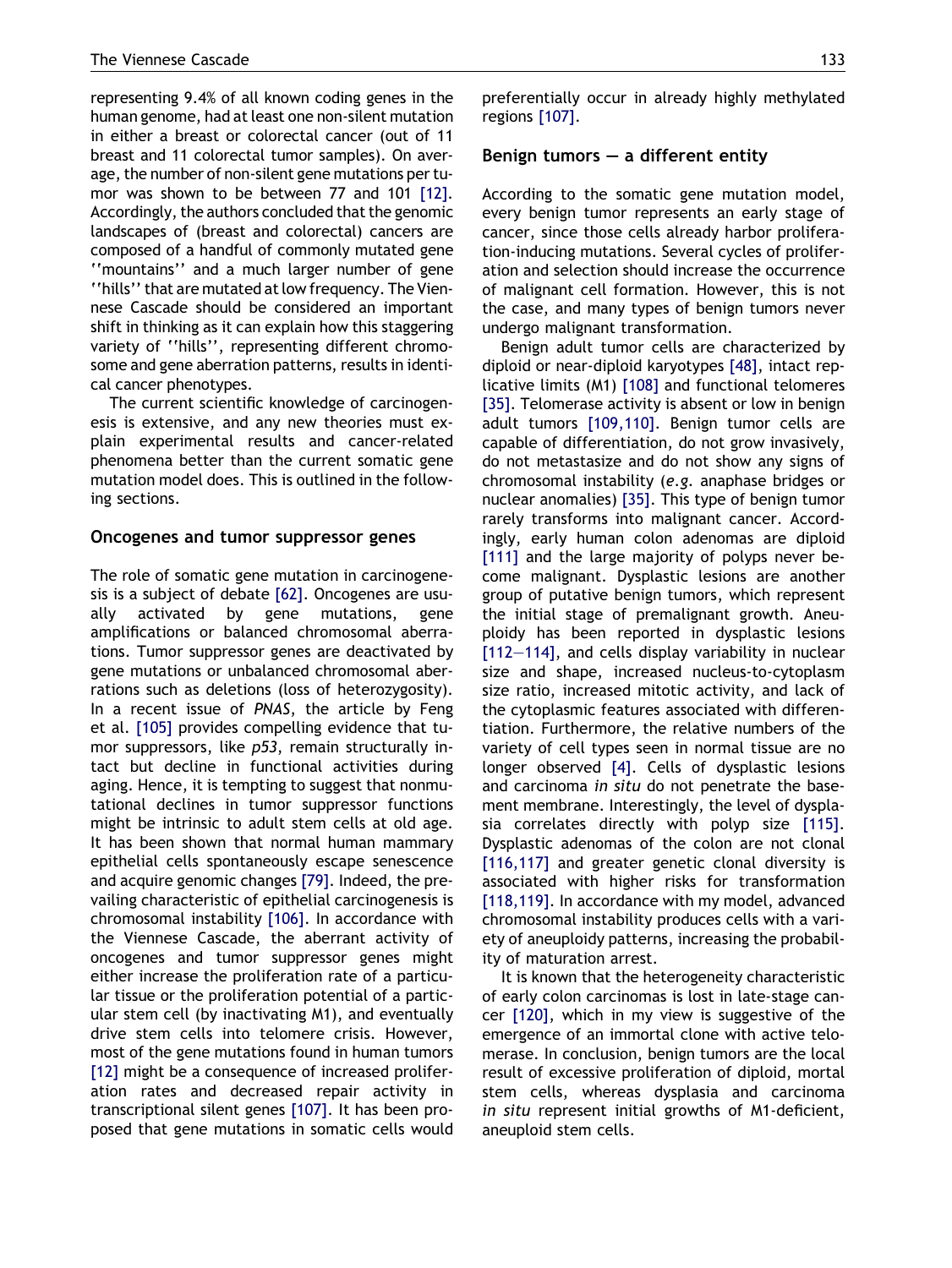### <span id="page-8-0"></span>Cell fusion experiments and their unexpected results

In a number of experiments, when tumor cells were fused with normal cells, the resulting tetraploid cell hybrids lost the ability to form tumors [\[4\].](#page-11-0) These unexpected results led to the concept of tumor suppressor genes. Inactivating mutations in these genes seem to be recessive in the presence of an intact, wild-type allele. The introduction of wild-type alleles during cell fusion was thought to directly suppress the tumor phenotype. However, an alternative explanation may be that the new set of intact chromosomes from the normal cell can be targeted by the differentiation machinery, and promoters of differentiation-specific genes can be demethylated. Once the genes are switched on, the (hybrid) cell differentiates and loses its stem cell behavior and ability to form tumors. Since cell hybrids are not stable and are known to lose chromosomes, the reoccurrence of malignancy after several rounds of multiplication [\[121\]](#page-14-0) can be easily explained by the Viennese Cascade.

## The phenomenon of multifocality

The concept of field cancerization [\[122\]](#page-14-0) refers to the frequent presence of premalignant, genetically altered, epithelial cells in the surrounding mucosa of a carcinoma [\[114\]](#page-13-0). Fields with dimensions of >7 cm in diameter [\[123\]](#page-14-0) containing multiple precancerous lesions have been detected in the mucosa of e.g. the esophagus. Cytogenetic studies reveal that most bilateral breast carcinomas arise independently [\[124\].](#page-14-0) The same phenomenon has been described for thyroid cancer: individual tumor foci in patients with multifocal papillary thyroid cancer often arise as independent tumors [\[125\]](#page-14-0). Hence, these clinical observations do not support the argument of somatic mutation very well, since the probability of acquiring 3–6 cancer mutations (the original Vogelstein model) [\[126\]](#page-14-0) in several distinct somatic cells is very, very low. A mutator phenotype [\[8\]](#page-11-0) might lead to a chaotic mixture of mutations, but cancer-promoting mutations would also be neutralized by cancerinhibiting mutations. Most importantly, these proposed mechanisms do not reflect the current situation where every second man and every third woman are developing cancer [\[1\].](#page-11-0) Yet, tumor multifocality can be easily explained by tissue exhaustion and multiple recruitment of aneuploid stem cells.

# Tissue exhaustion as a consequence of aging and chronic wounds

Aging is the most prevalent risk factor for cancer. In accordance with my proposed theory, the aging phenotype is largely a result of replicative senescence and generalized tissue exhaustion. A shortage of stem cells in many aged tissues leads to the recruitment of M1-deficient and aneuploid stem cells, and would explain the exponential increase of cancer incidence in the elderly.

| <b>Table 1</b> Hallmarks of epithelial cancer and proposed causative mechanisms |                                                                                                                                                                                                                     |
|---------------------------------------------------------------------------------|---------------------------------------------------------------------------------------------------------------------------------------------------------------------------------------------------------------------|
| Chromosomal instability and aneuploidy                                          | M1-deficiency and extended proliferation of cells with critically<br>short telomeres leads to breakage-fusion-bridge cycles                                                                                         |
| Limitless replicative potential                                                 | Telomerase up regulation in aneuploid cancer stem cells                                                                                                                                                             |
| Uncontrolled growth                                                             | Direct consequence of maturation arrest and/or tissue<br>regeneration cannot be completed due to the production of<br>undifferentiated, non-functional cells, eliminating negative<br>feedback in cancer stem cells |
| Immature phenotype                                                              | Aneuploidy inhibits epigenetic modifications of differentiation-<br>specific genes                                                                                                                                  |
| Sustained angiogenesis                                                          | Proliferation of cancer stem cells, like normal stem cells,<br>activates a pro-angiogenic switch in the surrounding connective<br>tissue                                                                            |
| Tissue invasion                                                                 | Cancer stem cells migrate like normal adult stem cells do                                                                                                                                                           |
| Metastasis                                                                      | Cancer stem cells respond to regeneration signals ( <i>i.e.</i><br>chemokines) from other organs                                                                                                                    |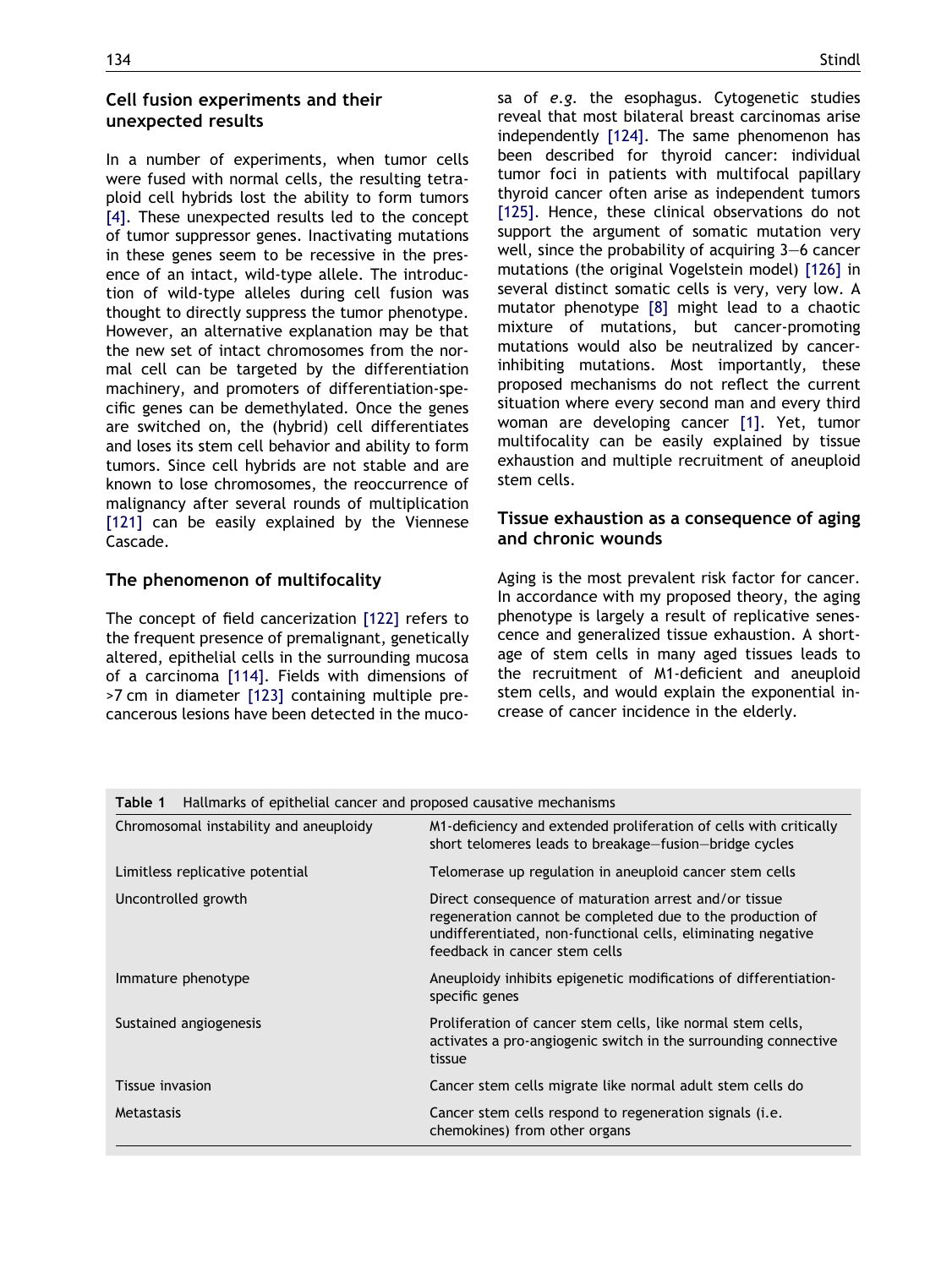<span id="page-9-0"></span>

Figure 3 Age-association of cancer and aneuploidy syndromes. (A) Age is the most prevalent risk factor for cancer. Cancer incidence rates increase steadily with advancing age (source: SEER1992-2002). Most intriguingly, there is an exponential growth in incidence rates leading to an explosion in absolute numbers of newly diagnosed cancers beyond the age of 40 (in both sexes). (B) Incidence rates of trisomic pregnancies (aneuploidy syndromes, e.g. Morbus Down) increase exponentially starting at maternal age of 35 (data taken from Ref. [\[129\]](#page-14-0)), known as the maternal-age effect. The similarity between both incidences is striking. By definition, aneuploidy syndromes are caused by chromosomal imbalance and it has been shown that the majority of oocytes in women aged 40 years or older are aneuploid [\[129–](#page-14-0) [131\].](#page-14-0) I propose a similar age-association of aneuploidy in tissue stem cells.

Chronic injury can be associated with an elevated cancer risk, as in the case of acid reflux disease and esophageal adenocarcinoma [\[127\]](#page-14-0). Dvorak described cancer as wounds that do not heal [\[128\].](#page-14-0) Others have speculated that cancer represents the continuous and unregulated state of tissue repair [\[127\]](#page-14-0). According to the Viennese Cascade, chronic wounds might eventually lead to tissue exhaustion and tissue stem cells proliferating beyond their limit [\(Table 1\)](#page-8-0).

## Age-association of cancer and aneuploidy syndromes

As proposed, cancer initiation starts with the activation of M1-deficient tissue stem cells relatively late in life, with the exception of local tissue exhaustion (e.g. smoking, alcoholism, chronic inflammation). A stem cell hierarchy may exist, where healthy, intact cells are utilized first, giving way to geneticallydamaged cells. This may explain the exponential increase of cancer observed in middle-aged humans (Fig. 3A). Another pathological condition based on aneuploidy displays similar kinetics (Fig. 3B). The incidence of Down syndrome births and other aneuploidy syndromes increases exponentially with the mother's age, starting at middle age [\[129\]](#page-14-0). Oogenesis may represent the ultimate model of tissue regeneration. A defined number of oocytes are produced in the fetal ovaries and the eggs are activated in a serial manner, like adult tissue stem cells. It has been shown that the majority of oocytes in women 40 years or older are aneuploid [\[129–131\]](#page-14-0). In a parallel manner, an accumulation of M1-deficient and aneuploid stem cells may contribute to age-dependent increase of cancer incidence.

#### Resistance to therapy

Chemoresistance is considered to be an acquired feature of cancer cells. Numerous mutations in 'chemoresistance genes' have been described [\[132\],](#page-14-0) even against the new-age drug Gleevec [\[133\].](#page-14-0) Surprisingly, chemoresistance is an inherent feature of normal adult stem cells [\[134–136\].](#page-14-0) Protection of the most vital, regeneration-competent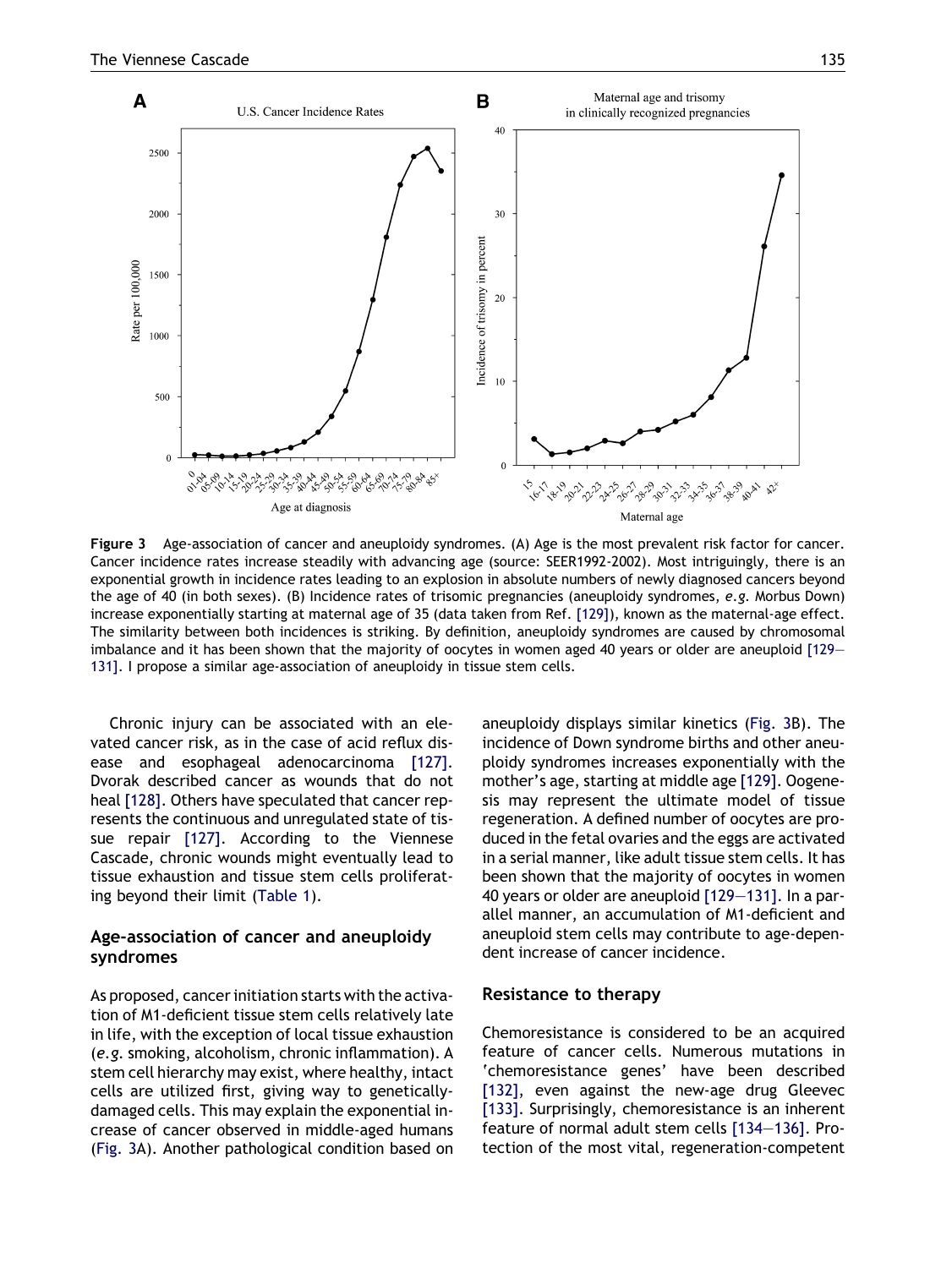cells by specific mechanisms such as transmembrane pumps is rational, and may explain the resistance of cancer stem cells to therapies [\[135\].](#page-14-0) Chromosomal instability, gene amplification and gene mutation can be involved in the development of chemoresistance, but may play only a marginal role in epithelial cancers. For example, if chemotherapy selects for a small number of cancer cells that contain a 'resistance mutation', then tumors would shrink by 99.9% and reappear. However in most cases, carcinomas shrink partially, and remaining cells are resistant to the applied drug, and most other drugs [\[135\].](#page-14-0) This observation is incompatible with the mutation-selection model, but is compatible with the concept of cancer stem cells. Accordingly, malignant tumors consist of a small number of cancer stem cells, a fraction of proliferating cells and a fraction of differentiated cells. Cytotoxic chemotherapy just hits the amplifying cells, but after the first round of therapy, these cells eventually get replenished by cancer stem cells.

# Implications of the Viennese Cascade for research, prevention and therapy

A side effect of current chemotherapy regimens is the destruction of cycling healthy progenitor cells, which accelerates tissue aging. It is not surprising that chronic health problems of childhood cancer survivors are therapy-related [\[137\]](#page-14-0). Yet, chemotherapy usually spares dormant tissue stem cells. The common side effect of hair loss after chemotherapy is a result of therapy-related toxicity to cycling progenitor cells of the hair bulb. Once the cytotoxic treatment stops the remaining dormant stem cells get activated and the hair regrows. Analogously, cancer regrows from dormant cancer stem cells [\[135\].](#page-14-0) A thorough understanding of stem cell dynamics and regeneration mechanisms will help pave the way for novel and effective cancer treatments. Whereas, molecular targeted therapy is doomed to fail, since the hallmark of cancer cells is genetic instability, which produces just too many 'targets'.

A potential curative strategy may be to force malignant cells to differentiate, and lose their ability to migrate and proliferate. The molecular machinery behind the differentiation switch [\[89\]](#page-13-0) needs to be explored further. Drugs that induce global DNA demethylation have been tested with various successes [\[55,87\]](#page-12-0). Undifferentiated cancer cells seem to be in a steady state of tension, and some of them undergo apoptosis while others eventually differentiate. Accordingly, a biochemical ''push'' may have beneficial effects. The well-known example of retinoic acid-induced differentiation therapy for acute promyelocytic leukemia might serve as a model for future therapies [\[23\].](#page-11-0) In the famous Mintz–Illmensee experiments, teratocarcinoma cells participated in the normal development of a mouse [\[138\].](#page-14-0) Other researchers tried to reproduce the results and did not succeed. The cells Illmensee used in the experiments were near-diploid [\[138,139\],](#page-14-0) whereas other researchers might have experimented with grossly aneuploid ones. Nevertheless, the embryonic environment seems to be beneficial for the differentiation process [\[140\]](#page-14-0) and yet unknown embryonic factors might lead to the development of new drugs.

One obvious option to prevent cancer would be to lengthen telomeres in healthy diploid stem cells, so that their increased replicative potential ensures lifelong tissue regeneration. For decades, doctors have been telling us that a change in lifestyle is the most promising prevention strategy. According to the model presented here, they might be right, since persistence of particular unhealthful habits (i.e. smoking, heavy drinking) may exhaust local tissues and accelerated tissue aging of afflicted tissues (i.e. lung, liver, respectively). Accordingly, a switch from chain-smoking to alcoholism may be better than continuation of either habit. Once exhausted, tissue stem cells must be replenished, and the remaining adult stem cells are likely to be limited in numbers and in their replicative capacity.

In my view, resistance to cancer may depend on the regenerative capacity of a particular tissue [\[141\],](#page-14-0) based on numbers of recruitable stem cells and average telomere length. Both telomere length and stem cell capacity seem to be heritable traits. Future technologies might enable us to predict the remaining regenerative potential of an organ and the probability of malignant transformation.

# Conclusion

The proposed key steps of carcinogenesis are exhausted tissues, M1-deficient tissue stem cells, a telomere crisis, chromosomal instability and aneuploidy that finally leads to the perturbation of epigenetic differentiation mechanisms. It is an essential part of the Viennese Cascade that the cancer phenotype is caused by the inaccessibility of genes involved in tissue-specific differentiation, rather than the direct effect of mutated oncogenes. Future experiments to evaluate my proposed model should involve experimental investigation of two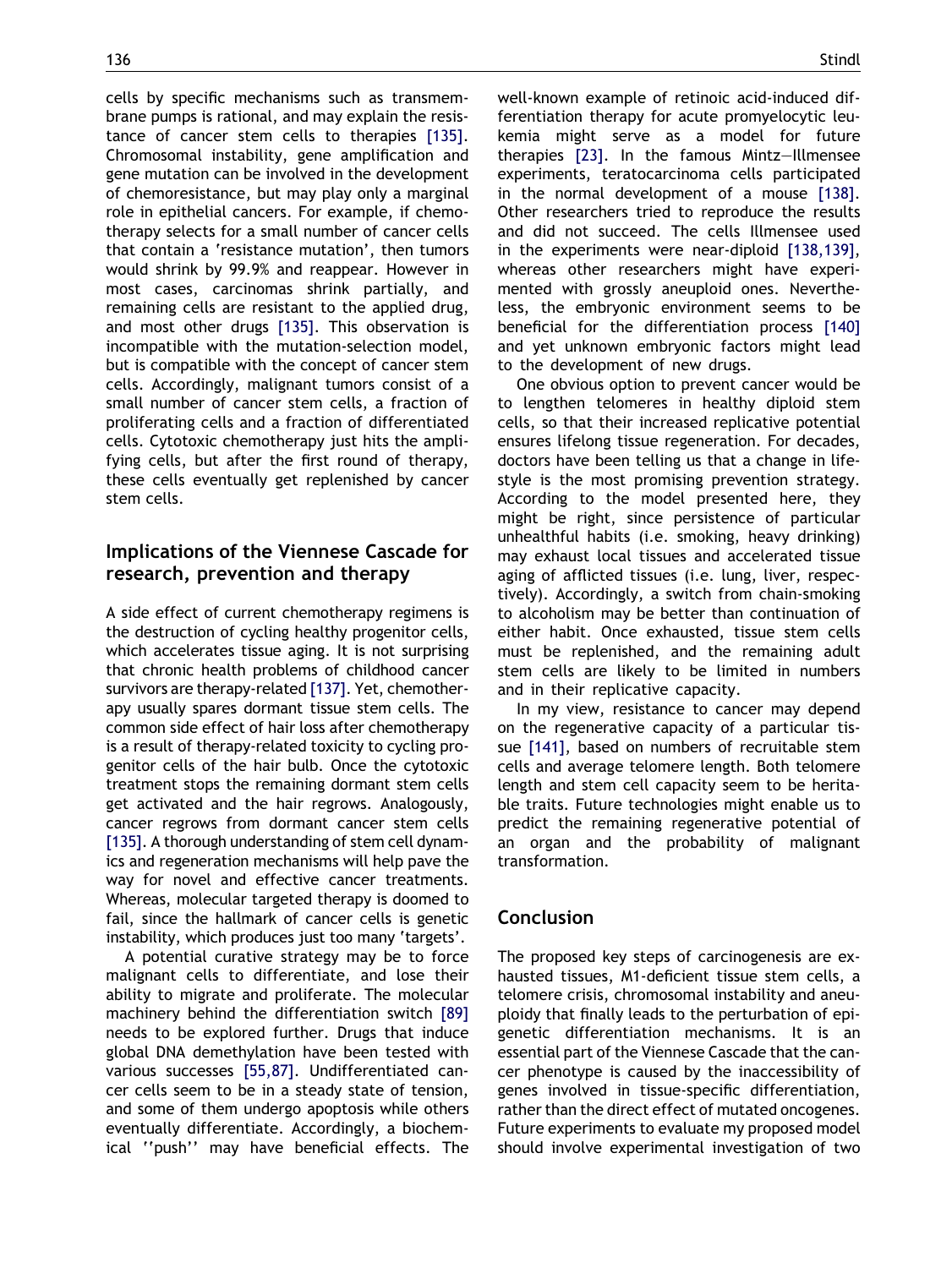<span id="page-11-0"></span>crucial components of the theory: that advanced aneuploidy disturbs epigenetic modifications of genomic DNA, and that differentiation-specific genes are silenced in aneuploid cancer cells. If it is experimentally verified, the Viennese Cascade may end the debate on if and how 'tumor-unspecific' aneuploidy leads to cancer [\[62\]](#page-12-0).

#### Acknowledgements

I am very grateful to Peter Duesberg for teaching me the importance of aneuploidy in cancer. This research project could not have been realized without the generous financial support of Robert Leppo (San Francisco). Thanks to William C. Hahn, who provided the HA1ER cells.

#### References

- [1] Jemal A, Murray T, Ward E, Samuels A, Tiwari RC, Ghafoor A, et al. Cancer statistics, 2005. CA Cancer J Clin 2005;55:10–30.
- [2] Varmus H. The new era in cancer research. Science 2006;312:1162–5.
- [3] Kiberstis PA, Travis J. Celebrating a glass half-full. Science 2006;312:1157.
- [4] Weinberg RA. The biology of cancer. New York: Garland Science, Taylor & Francis Group; 2006.
- [5] Heim S, Mitelman F. Cancer cytogenetics. New York: Wiley-Liss; 1995.
- [6] Futreal PA, Coin L, Marshall M, Down T, Hubbard T, Wooster R, et al. A census of human cancer genes. Nat Rev Cancer 2004;4:177–83.
- [7] Lengauer C, Kinzler KW, Vogelstein B. Genetic instabilities in human cancers. Nature 1998;396:643–9.
- [8] Loeb LA. A mutator phenotype in cancer. Cancer Res 2001;61:3230–9.
- [9] Stoler DL, Chen N, Basik M, Kahlenberg MS, Rodriguez-Bigas MA, Petrelli NJ, et al. The onset and extent of genomic instability in sporadic colorectal tumor progression. Proc Natl Acad Sci USA 1999;96:15121–6.
- [10] Kerangueven F, Noguchi T, Coulier F, Allione F, Wargniez V, Simony-Lafontaine J, et al. Genome-wide search for loss of heterozygosity shows extensive genetic diversity of human breast carcinomas. Cancer Res 1997;57:5469–74.
- [11] Thiagalingam S. A cascade of modules of a network defines cancer progression. Cancer Res 2006;66:7379–85.
- [12] Wood LD, Parsons DW, Jones S, Lin J, Sjoblom T, Leary RJ, et al. The genomic landscapes of human breast and colorectal cancers. Science 2007;318:1108–13.
- [13] Klein C, Blankenstein T, Schmidt-Kittler O, Petronio M, Polzer B, Stoecklein N, et al. Genetic heterogeneity of single disseminated tumour cells in minimal residual cancer. Lancet 2002;360:683.
- [14] Cohnheim J. Ueber Entzuendung und Eiterung. Virchows Arch Pathol Anat Physiol 1867;40:1–79.
- [15] Jiang Y, Jahagirdar BN, Reinhardt RL, Schwartz RE, Keene CD, Ortiz-Gonzalez XR, et al. Pluripotency of mesenchymal stem cells derived from adult marrow. Nature 2002;418:41–9.
- [16] Herzog EL, Chai L, Krause DS. Plasticity of marrow-derived stem cells. Blood 2003;102:3483–93.
- [17] Grove JE, Bruscia E, Krause DS, Plasticity of bone marrowderived stem cells. Stem Cells 2004;22:487–500.
- [18] Wagers AJ, Sherwood RI, Christensen JL, Weissman IL. Little evidence for developmental plasticity of adult hematopoietic stem cells. Science 2002;297: 2256–9.
- [19] Stenback F, Peto R, Shubik P. Initiation and promotion at different ages and doses in 2200 mice. I. Methods, and the apparent persistence of initiated cells. Br J Cancer 1981;44:1–14.
- [20] Alison MR, Lovell MJ, Direkze NC, Wright NA, Poulsom R. Stem cell plasticity and tumour formation. Eur J Cancer 2006;42:1247–56.
- [21] Reya T, Morrison SJ, Clarke MF, Weissman IL. Stem cells, cancer, and cancer stem cells. Nature 2001;414: 105–11.
- [22] Mackenzie IC. Stem cell properties and epithelial malignancies. Eur J Cancer 2006;42:1204–12.
- [23] Sell S. Stem cell origin of cancer and differentiation therapy. Crit Rev Oncol Hematol 2004;51:1–28.
- [24] Pardal R, Clarke MF, Morrison SJ. Applying the principles of stem-cell biology to cancer. Nat Rev Cancer 2003;3: 895–902.
- [25] Till JE, McCulloch EA. A direct measurement of the radiation sensitivity of normal mouse bone marrow cells. Radiat Res 1961;14:213–22.
- [26] Wicha MS, Liu S, Dontu G. Cancer stem cells: an old idea—a paradigm shift. Cancer Res 2006;66:1883–90. discussion 1895–6.
- [27 Pierce GB, Johnson LD. Differentiation and cancer. In Vitro 1971;7:140–5.
- [28] Stewenius Y, Gorunova L, Jonson T, Larsson N, Hoglund M, Mandahl N, et al. Structural and numerical chromosome changes in colon cancer develop through telomere-mediated anaphase bridges, not through mitotic multipolarity. Proc Natl Acad Sci USA 2005;102:5541–6.
- [29] McClintock B. The significance of responses of the genome to challenge. Science 1984;226:792–801.
- [30] Hayflick L, Moorhead PS. Serial cultivation of human diploid cell strains. Experimental Cell Research 1961;25: 585–621.
- [31] Olovnikov AM. Principle of marginotomy in template synthesis of polynucleotides. Dokl Akad Nauk Sssr+ 1971;201:1496–8.
- [32] Olovnikov AM. Telomeres, telomerase, and aging: origin of the theory. Exp Gerontol 1996;31:443–8.
- [33] Harley CB. Telomere loss: mitotic clock or genetic time bomb? Mutat Res 1991;256:271–82.
- [34] Griffith JD, Comeau L, Rosenfield S, Stansel RM, Bianchi A, Moss H, et al. Mammalian telomeres end in a large duplex loop. Cell 1999;97:503–14.
- [35] DePinho RA, Polyak K. Cancer chromosomes in crisis. Nat Genet 2004;36:932–4.
- [36] DePinho RA. The age of cancer. Nature 2000;408: 248–54.
- [37] Counter CM, Avilion AA, LeFeuvre CE, Stewart NG, Greider CW, Harley CB, et al. Telomere shortening associated with chromosome instability is arrested in immortal cells which express telomerase activity. Embo J 1992;11: 1921–9.
- [38] Stewart N, Bacchetti S. Expression of SV40 large T antigen, but not small t antigen, is required for the induction of chromosomal aberrations in transformed human cells. Virology 1991;180:49–57.
- [39] von Hansemann D. Ueber asymmetrische Zellteilung in Epithelkrebsen und deren biologische Bedeutung. Virchows Arch Pathol Anat Physiol 1890;119:299–326.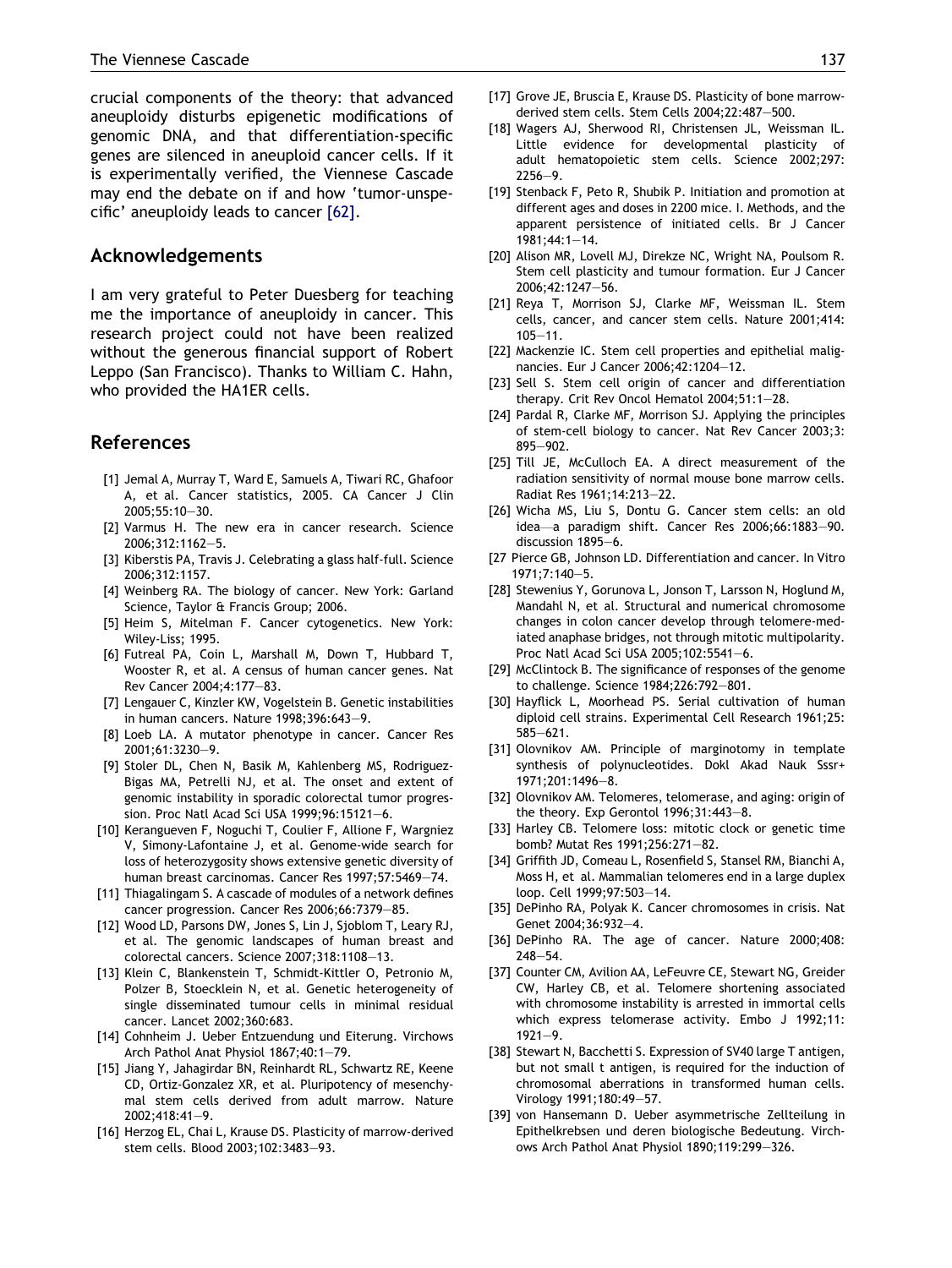- <span id="page-12-0"></span>[40] Boveri T. Zur Frage der Entstehung Maligner Tumoren. Jena: Gustav Fischer; 1914.
- [41] Balmain A. Cancer genetics: from Boveri and Mendel to microarrays. Nat Rev Cancer 2001;1:77–82.
- [42] Li R, Yerganian G, Duesberg P, Kraemer A, Willer A, Rausch C, et al. Aneuploidy correlated 100% with chemical transformation of Chinese hamster cells. Proc Natl Acad Sci USA 1997;94:14506–11.
- [43] Li R, Sonik A, Stindl R, Rasnick D, Duesberg P. Aneuploidy vs. gene mutation hypothesis of cancer: Recent study claims mutation but is found to support aneuploidy. Proc Natl Acad Sci USA 2000;97:3236–41.
- [44] Mitelman F, Mertens F, Johansson B. Prevalence estimates of recurrent balanced cytogenetic aberrations and gene fusions in unselected patients with neoplastic disorders. Genes Chromosomes Cancer 2005;43:350–66.
- [45] Shih IM, Zhou W, Goodman SN, Lengauer C, Kinzler KW, Vogelstein B. Evidence that genetic instability occurs at an early stage of colorectal tumorigenesis. Cancer Res 2001;61:818–22.
- [46] Michor F, Iwasa Y, Vogelstein B, Lengauer C, Nowak MA. Can chromosomal instability initiate tumorigenesis? Semin Cancer Biol 2005;15:43–9.
- [47] Ried T, Heselmeyer-Haddad K, Blegen H, Schrock E, Auer G. Genomic changes defining the genesis, progression, and malignancy potential in solid human tumors: a phenotype/ genotype correlation. Genes Chromosomes Cancer 1999;25:195–204.
- [48] Buchner T, Hiddemann W, Wormann B, Kleinemeier B, Schumann J, Gohde W, et al. Differential pattern of DNAaneuploidy in human malignancies. Pathol Res Pract 1985;179:310–7.
- [49] Wolman SR. Karyotypic progression in human tumors. Cancer Metastasis Rev 1983;2:257–93.
- [50] Rubio D, Garcia-Castro J, Martin MC, de la Fuente R, Cigudosa JC, Lloyd AC, et al. Spontaneous human adult stem cell transformation. Cancer Res 2005;65: 3035–9.
- [51] Ehrlich M. Cancer-linked DNA hypomethylation and its relationship to hypermethylation. Curr Top Microbiol Immunol 2006;310:251–74.
- [52] Hashimshony T, Zhang J, Keshet I, Bustin M, Cedar H. The role of DNA methylation in setting up chromatin structure during development. Nat Genet 2003;34:187–92.
- [53] Brandeis M, Ariel M, Cedar H. Dynamics of DNA methylation during development. Bioessays 1993;15:709–13.
- [54] Jones PA, Laird PW. Cancer epigenetics comes of age. Nat Genet 1999;21:163–7.
- [55] Gilbert J, Gore SD, Herman JG, Carducci MA. The clinical application of targeting cancer through histone acetylation and hypomethylation. Clin Cancer Res 2004;10:4589–96.
- [56] Duesberg P, Li R, Fabarius A, Hehlmann R. The chromosomal basis of cancer. Cell Oncol 2005;27:293–318.
- [57] Duesberg PH. Oncogenes and cancer. Science 1995;267: 1407–8.
- [58] Duesberg P. Chromosomal chaos and cancer. Sci Am 2007;296:52–9.
- [59] Zimonjic D, Brooks MW, Popescu N, Weinberg RA, Hahn WC. Derivation of human tumor cells in vitro without widespread genomic instability. Cancer Res 2001;61: 8838–44.
- [60] Li R, Rasnick D, Duesberg P. Correspondence re: D. Zimonjic et al., Derivation of human tumor cells in vitro without widespread genomic instability. Cancer Res., 61: 8838–8844, 2001. Cancer Res 2002;62:6345–8. author reply 6348–9.
- [61] Rajagopalan H, Lengauer C. Aneuploidy and cancer. Nature 2004;432:338–41.
- [62] Marx J. Debate surges over the origins of genomic defects in cancer. Science 2002;297:544–6.
- [63] Hahn WC, Dessain SK, Brooks MW, King JE, Elenbaas B, Sabatini DM, et al. Enumeration of the simian virus 40 early region elements necessary for human cell transformation. Mol Cell Biol 2002;22:2111–23.
- [64] Hahn WC, Counter CM, Lundberg AS, Beijersbergen RL, Brooks MW, Weinberg RA. Creation of human tumour cells with defined genetic elements. Nature 1999;400:  $464 - 8$ .
- [65] Ewald D, Li M, Efrat S, Auer G, Wall RJ, Furth PA, et al. Time-sensitive reversal of hyperplasia in transgenic mice expressing SV40 T antigen. Science 1996;273:1384–6.
- [66] Check E. Gene-therapy trials to restart following cancer risk review. Nature 2005;434:127.
- [67] Hahn WC, Weinberg RA. Rules for making human tumor cells. N Engl J Med 2002;347:1593–603.
- [68] Boland CR, Ricciardiello L. How many mutations does it take to make a tumor? Proc Natl Acad Sci USA 1999;96: 14675–7.
- [69] Nowell PC, Rowley JD, Knudson Jr AG. Cancer genetics, cytogenetics—defining the enemy within. Nat Med 1998;4: 1107–11.
- [70] Lichtenstein P, Holm NV, Verkasalo PK, Iliadou A, Kaprio J, Koskenvuo M, et al. Environmental and heritable factors in the causation of cancer  $-$  analyses of cohorts of twins from Sweden, Denmark, and Finland. N Engl J Med 2000;343:78–85.
- [71] Bryder D, Rossi DJ, Weissman IL. Hematopoietic stem cells: the paradigmatic tissue-specific stem cell. Am J Pathol 2006;169:338–46.
- [72] Kim KM, Shibata D. Methylation reveals a niche: stem cell succession in human colon crypts. Oncogene 2002;21: 5441–9.
- [73] Borue X, Lee S, Grove J, Herzog EL, Harris R, Diflo T, et al. Bone marrow-derived cells contribute to epithelial engraftment during wound healing. Am J Pathol 2004;165:1767–72.
- [74] Krtolica A. Stem cell: balancing aging and cancer. Int J Biochem Cell Biol 2005;37:935–41.
- [75] Vaziri H, Dragowska W, Allsopp RC, Thomas TE, Harley CB, Lansdorp PM. Evidence for a mitotic clock in human hematopoietic stem cells: loss of telomeric DNA with age. Proc Natl Acad Sci USA 1994;91:9857–60.
- [76] Vickers MA, Canning SJ, Craig WL, Masson NM, Wilson IJ. X inactivation patterns of closely, but not distantly, related cells are highly correlated: little evidence for stem cell plasticity in normal females. Stem Cells 2006;24: 2398–405.
- [77] Slack JM. Stem cells in epithelial tissues. Science 2000;287:1431–3.
- [78] Kucia M, Ratajczak J, Ratajczak MZ. Are bone marrow stem cells plastic or heterogenous – that is the question. Exp Hematol 2005;33:613–23.
- [79] Romanov SR, Kozakiewicz BK, Holst CR, Stampfer MR, Haupt LM, Tlsty TD. Normal human mammary epithelial cells spontaneously escape senescence and acquire genomic changes. Nature 2001;409:633–7.
- [80] Gisselsson D, Pettersson L, Hoglund M, Heidenblad M, Gorunova L, Wiegant J, et al. Chromosomal breakage– fusion–bridge events cause genetic intratumor heterogeneity. Proc Natl Acad Sci USA 2000;97: 5357–62.
- [81] Artandi SE, Chang S, Lee SL, Alson S, Gottlieb GJ, Chin L, et al. Telomere dysfunction promotes non-reciprocal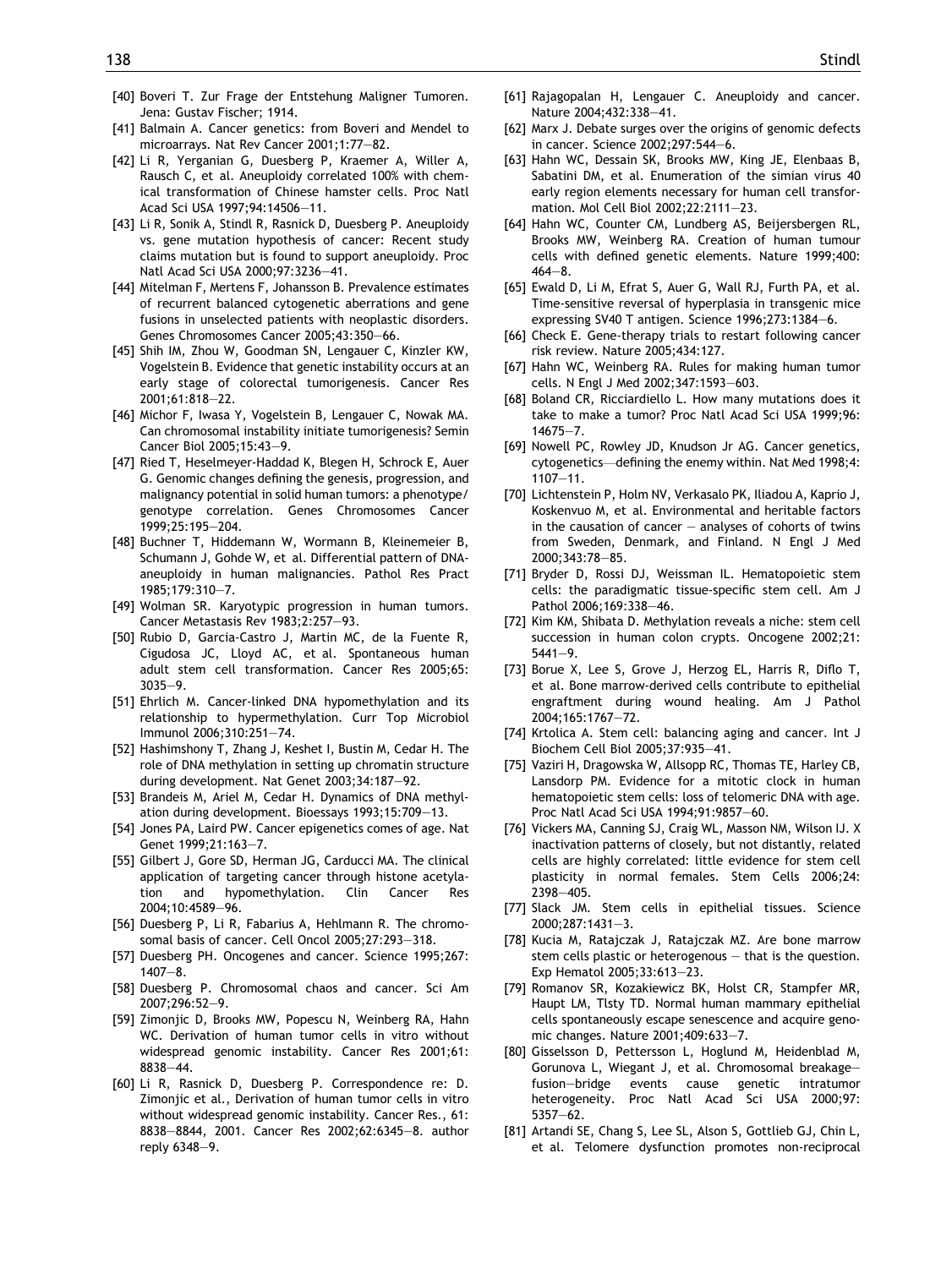<span id="page-13-0"></span>translocations and epithelial cancers in mice. Nature 2000;406:641–5.

- [82] Gisselsson D. Chromosome instability in cancer: how, when, and why? Adv Cancer Res 2003;87:1–29.
- [83] Issa JP, Aging. DNA methylation and cancer. Crit Rev Oncol Hematol 1999;32:31–43.
- [84] Lengauer C, Kinzler KW, Vogelstein B. DNA methylation and genetic instability in colorectal cancer cells. Proc Natl Acad Sci USA 1997;94:2545–50.
- [85] Laird PW, Jackson-Grusby L, Fazeli A, Dickinson SL, Jung WE, Li E, et al. Suppression of intestinal neoplasia by DNA hypomethylation. Cell 1995;81:197–205.
- [86] Rojas MV, Galanti N. Relationship between DNA methylation and cell proliferation in Trypanosoma cruzi. FEBS Lett 1991;295:31–4.
- [87] Nephew KP, Huang TH. Epigenetic gene silencing in cancer initiation and progression. Cancer Lett 2003;190: 125–33.
- [88] Ongenaert M, Neste LV, Meyer TD, Menschaert G, Bekaert S, Criekinge WV. PubMeth: a cancer methylation database combining text-mining and expert annotation. Nucleic Acids Res 2008;36:D842–6.
- [89] Xia K, Xue H, Dong D, Zhu S, Wang J, Zhang Q, et al. Identification of the proliferation/differentiation switch in the cellular network of multicellular organisms. PLoS Comput Biol 2006;2:e145.
- [90] Wilkens L, Flemming P, Gebel M, Bleck J, Terkamp C, Wingen L, et al. Induction of aneuploidy by increasing chromosomal instability during dedifferentiation of hepatocellular carcinoma. Proc Natl Acad Sci USA 2004;101: 1309–14.
- [91] McClintock B. The behavior in successive nuclear divisions of a chromosome broken at meiosis. Proc Natl Acad Sci USA 1939;25:405–16.
- [92] Chen KY, Lee LN, Yu CJ, Lee YC, Kuo SH, Yang PC. Elevation of telomerase activity positively correlates to poor prognosis of patients with non-small cell lung cancer. Cancer Lett 2006;240:148–56.
- [93] Brabletz T, Jung A, Spaderna S, Hlubek F, Kirchner T. Opinion: migrating cancer stem cells – an integrated concept of malignant tumour progression. Nat Rev Cancer 2005;5:744–9.
- [94] Michaelson JS, Cheongsiatmoy JA, Dewey F, Silverstein MJ, Sgroi D, Smith B, et al. Spread of human cancer cells occurs with probabilities indicative of a nongenetic mechanism. Br J Cancer 2005;93:1244–9.
- [95] Woodhouse EC, Chuaqui RF, Liotta LA. General mechanisms of metastasis. Cancer 1997;80:1529–37.
- [96] Tu SM, Lin SH, Logothetis CJ. Stem-cell origin of metastasis and heterogeneity in solid tumours. Lancet Oncol 2002;3:508–13.
- [97] Gazitt Y. Homing and mobilization of hematopoietic stem cells and hematopoietic cancer cells are mirror image processes, utilizing similar signaling pathways and occurring concurrently: circulating cancer cells constitute an ideal target for concurrent treatment with chemotherapy and antilineage-specific antibodies. Leukemia 2004;18:  $1 - 10$ .
- [98] Muller A, Homey B, Soto H, Ge N, Catron D, Buchanan ME, et al. Involvement of chemokine receptors in breast cancer metastasis. Nature 2001;410:50–6.
- [99] Liotta LA. An attractive force in metastasis. Nature 2001;410:24–5.
- [100] Wright DE, Bowman EP, Wagers AJ, Butcher EC, Weissman IL. Hematopoietic stem cells are uniquely selective in their migratory response to chemokines. J Exp Med 2002;195:1145–54.
- [101] Duesberg P, Li R, Fabarius A, Hehlmann R, Aneuploidy and cancer: from correlation to causation. Contrib Microbiol 2006;13:16–44.
- [102] Pathak S, Multani AS, Furlong CL, Sohn SH. Telomere dynamics, aneuploidy, stem cells, and cancer (Review). Int J Oncol 2002;20:637–41.
- [103] Pathak S, Multani AS. Aneuploidy, stem cells and cancer. EXS 2006;96:49–64.
- [104] Matzke MA, Mette MF, Kanno T, Matzke AJ. Does the intrinsic instability of aneuploid genomes have a causal role in cancer? Trends Genet 2003;19: 253–6.
- [105] Feng Z, Hu W, Teresky AK, Hernando E, Cordon-Cardo C, Levine AJ. Declining p53 function in the aging process: a possible mechanism for the increased tumor incidence in older populations. Proc Natl Acad Sci USA 2007;104: 16633–8.
- [106] Desmaze C, Soria JC, Freulet-Marriere MA, Mathieu N, Sabatier L. Telomere-driven genomic instability in cancer cells. Cancer Lett 2003;194:173–82.
- [107] Prehn RT. Cancers beget mutations versus mutations beget cancers. Cancer Res 1994;54:5296–300.
- [108] Michaloglou C, Vredeveld LC, Soengas MS, Denoyelle C, Kuilman T, van der Horst CM, et al. BRAFE600-associated senescence-like cell cycle arrest of human naevi. Nature 2005;436:720–4.
- [109] Hiyama E, Kodama T, Shinbara K, Iwao T, Itoh M, Hiyama K, et al. Telomerase activity is detected in pancreatic cancer but not in benign tumors. Cancer Res 1997;57: 326–31.
- [110] Sugino T, Yoshida K, Bolodeoku J, Tahara H, Buley I, Manek S, et al. Telomerase activity in human breast cancer and benign breast lesions: diagnostic applications in clinical specimens, including fine needle aspirates. Int J Cancer 1996;69:301–6.
- [111] Haigis KM, Caya JG, Reichelderfer M, Dove WF. Intestinal adenomas can develop with a stable karyotype and stable microsatellites. Proc Natl Acad Sci USA 2002;99: 8927–31.
- [112] Rabinovitch PS, Dziadon S, Brentnall TA, Emond MJ, Crispin DA, Haggitt RC, et al. Pancolonic chromosomal instability precedes dysplasia and cancer in ulcerative colitis. Cancer Res 1999;59:5148–53.
- [113] Lofberg R, Brostrom O, Karlen P, Ost A, Tribukait B. DNA aneuploidy in ulcerative colitis: reproducibility, topographic distribution, and relation to dysplasia. Gastroenterology 1992;102:1149–54.
- [114] Smith AL, Hung J, Walker L, Rogers TE, Vuitch F, Lee E, et al. Extensive areas of aneuploidy are present in the respiratory epithelium of lung cancer patients. Br J Cancer 1996;73:203–9.
- [115] Ioachim HL. Morphology of human carcinogenesis. Anticancer Res 1999;19:4627–43.
- [116] Bjerknes M, Cheng H, Kim H, Schnitzler M, Gallinger S. Clonality of dysplastic epithelium in colorectal adenomas from familial adenomatous polyposis patients. Cancer Res 1997;57:355–61.
- [117] Shibata D, Schaeffer J, Li ZH, Capella G, Perucho M. Genetic heterogeneity of the c-K-ras locus in colorectal adenomas but not in adenocarcinomas. J Natl Cancer Inst 1993;85:1058–63.
- [118] Shibata D. Clonal diversity in tumor progression. Nat Genet 2006;38:402–3.
- [119] Maley CC, Galipeau PC, Finley JC, Wongsurawat VJ, Li X, Sanchez CA, et al. Genetic clonal diversity predicts progression to esophageal adenocarcinoma. Nat Genet 2006;38:468–73.